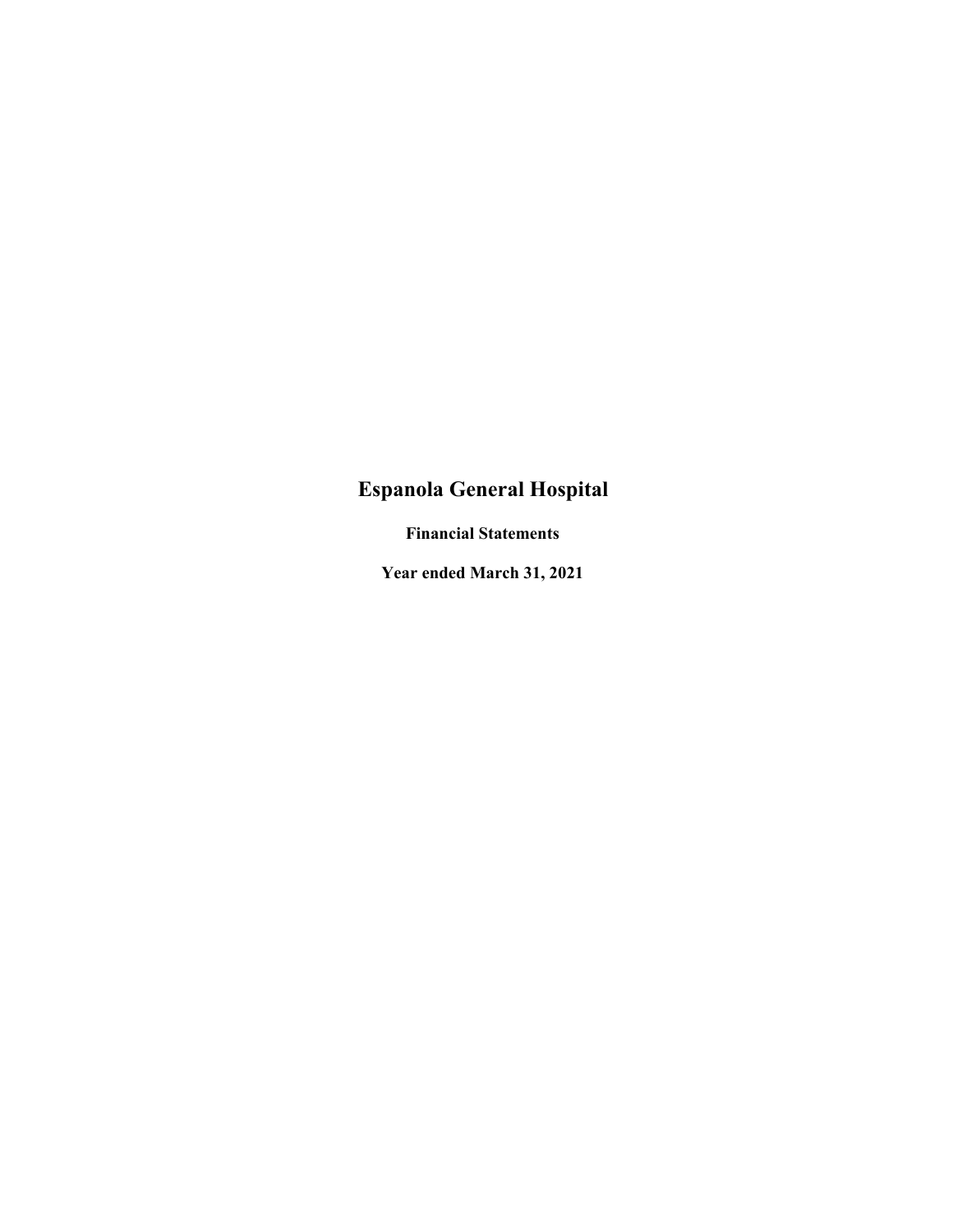#### **MANAGEMENT'S RESPONSIBILITY FOR THE FINANCIAL STATEMENTS**

The accompanying financial statements of the Espanola General Hospital ("the Hospital") are the responsibility of the Hospital's management and have been prepared in compliance with legislation, and in accordance with Canadian public sector accounting standards for government not-for-profit organizations established by the Public Sector Accounting Board of The Chartered Professional Accountants of Canada. A summary of the significant accounting policies are described in Note 2 to these financial statements. The preparation of the financial statements necessarily involves the use of estimates based on management's judgement, particularly when transactions affecting the current accounting period cannot be finalized with certainty until future periods.

The Hospital's management maintains a system of internal controls designed to provide reasonable assurance that assets are safeguarded, transactions are properly authorized and recorded in compliance with legislative and regulatory requirements and reliable financial information is available on a timely basisfor preparation of the financial statements. These systems are monitored and evaluated by management.

The Board of Directors meets with management and the external auditors to review the financial statements and discuss any significant financial reporting or internal control matters prior to their approval of the financial statements.

The financial statements have been audited by Freelandt Caldwell Reilly LLP, independent external auditors appointed by the Hospital. The accompanying Independent Auditor's Report outlines their responsibilities, the scope of their examination and their opinion on the Hospital's financial statements.

President, Board of Directors Chief Executive Officer

May 25, 2021

Date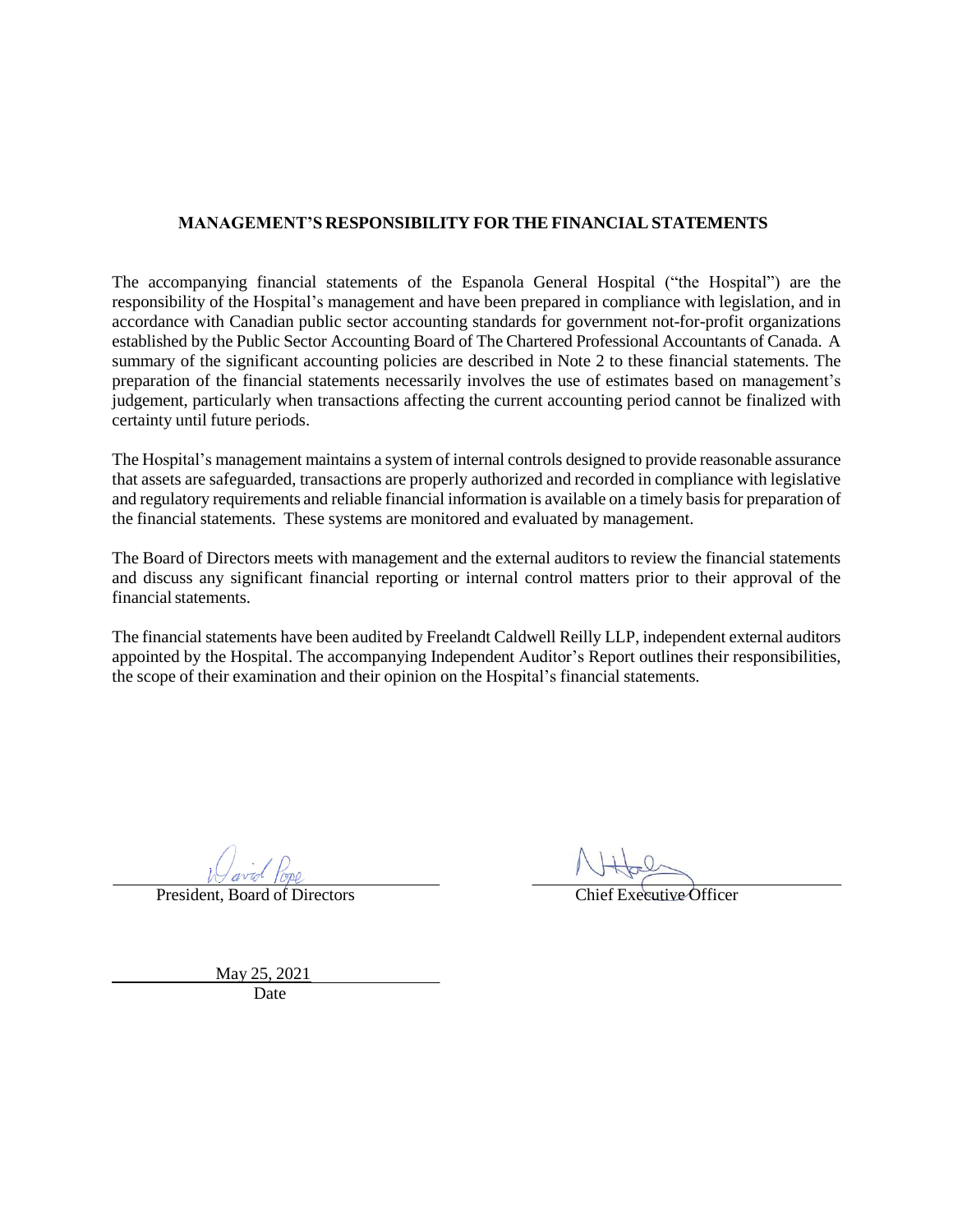#### **INDEPENDENT AUDITOR'S REPORT**

#### **To the Board of Directors of the Espanola General Hospital**

#### *Opinion*

We have audited the financial statements of **Espanola General Hospital**, which comprise the statement of financial position as at **March 31, 2021**, and the statements of operations, remeasurement gains and losses, changes in net assets, and cash flows for the year then ended, and notes to the financial statements, including a summary of significant accounting policies.

In our opinion, the accompanying financial statements present fairly, in all material respects, the financial position of the Espanola General Hospital as at **March 31, 2021**, and its results of operations and its cash flows for the year then ended in accordance with Canadian public sector accounting standards.

#### *Basis for Opinion*

We conducted our audit in accordance with Canadian generally accepted auditing standards. Our responsibilities under those standards are further described in the Auditor's Responsibilities for the Audit of the Financial Statements section of our report. We are independent of the Espanola General Hospital in accordance with the ethical requirements that are relevant to our audit of the financial statements in Canada, and we have fulfilled our other ethical responsibilities in accordance with these requirements. We believe that the audit evidence we have obtained is sufficient and appropriate to provide a basis for our opinion.

*Responsibilities of Management and Those Charged with Governance for the Financial Statements*  Management is responsible for the preparation and fair presentation of the financial statements in accordance with Canadian public sector accounting standards, and for such internal control as management determines is necessary to enable the preparation of financial statements that are free from material misstatement, whether due to fraud or error.

In preparing the financial statements, management is responsible for assessing the Espanola General Hospital's ability to continue as a going concern, disclosing, as applicable, matters related to going concern and using the going concern basis of accounting unless management either intends to liquidate the Espanola General Hospital or to cease operations, or has no realistic alternative but to do so.

Those charged with governance are responsible for overseeing the Espanola General Hospital's financial reporting process.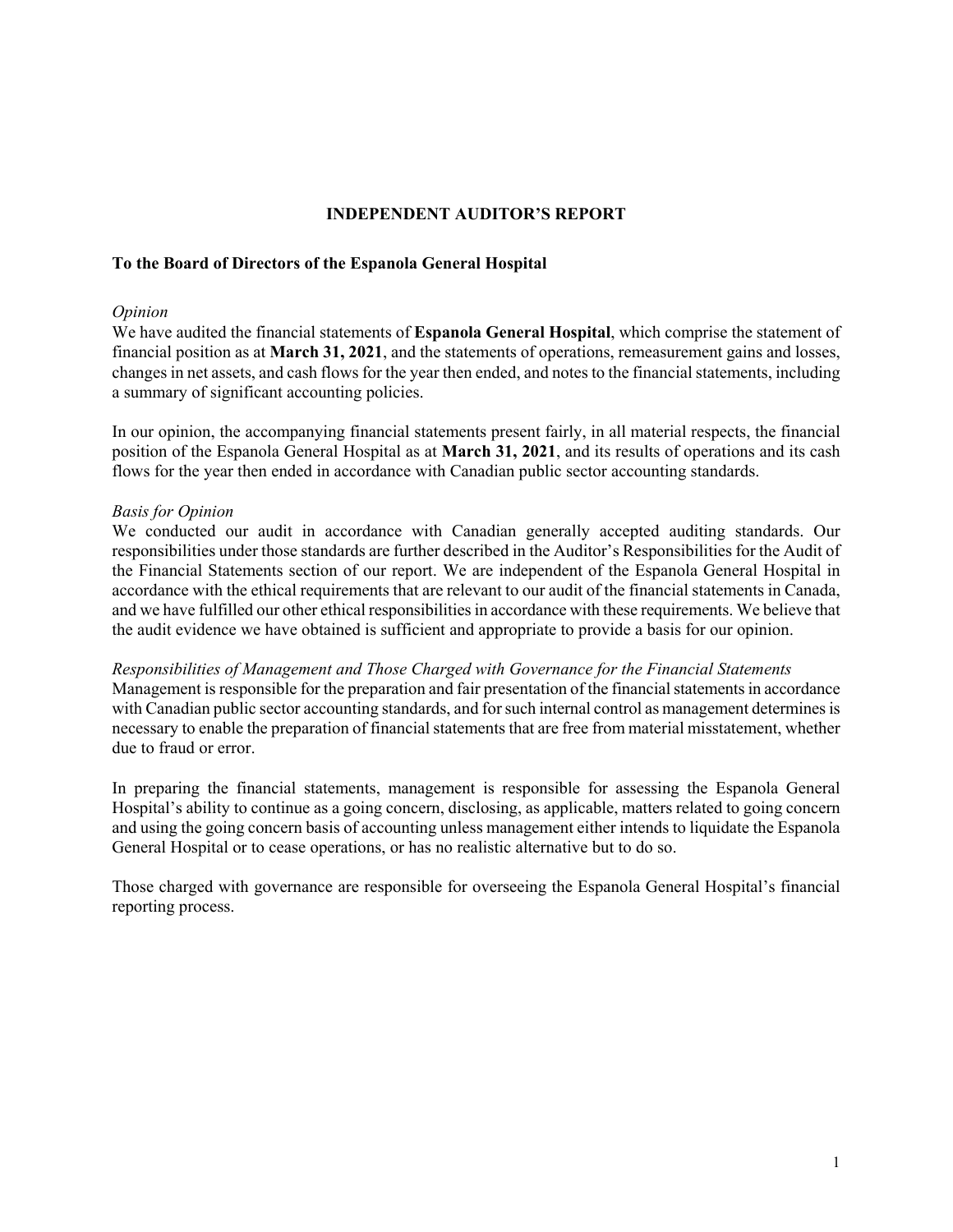#### **INDEPENDENT AUDITOR'S REPORT**

#### *Auditor's Responsibilities for the Audit of the Financial Statements*

Our objectives are to obtain reasonable assurance about whether the financial statements as a whole are free from material misstatement, whether due to fraud or error, and to issue an auditor's report that includes our opinion. Reasonable assurance is a high level of assurance, but is not a guarantee that an audit conducted in accordance with Canadian generally accepted auditing standards will always detect a material misstatement when it exists. Misstatements can arise from fraud or error and are considered material if, individually or in the aggregate, they could reasonably be expected to influence the economic decisions of users taken on the basis of these financial statements. As part of an audit in accordance with Canadian generally accepted auditing standards, we exercise professional judgment and maintain professional skepticism throughout the audit.

We also:

- Identify and assess the risks of material misstatement of the financial statements, whether due to fraud or error, design and perform audit procedures responsive to those risks, and obtain audit evidence that is sufficient and appropriate to provide a basis for our opinion. The risk of not detecting a material misstatement resulting from fraud is higher than for one resulting from error, as fraud may involve collusion, forgery, intentional omissions, misrepresentations, or the override of internal control.
- Obtain an understanding of internal control relevant to the audit in order to design audit procedures that are appropriate in the circumstances, but not for the purpose of expressing an opinion on the effectiveness of the Espanola General Hospital's internal control.
- Evaluate the appropriateness of accounting policies used and the reasonableness of accounting estimates and related disclosures made by management.
- Conclude on the appropriateness of management's use of the going concern basis of accounting and, based on the audit evidence obtained, whether a material uncertainty exists related to events or conditions that may cast significant doubt on the Espanola General Hospital's ability to continue as a going concern. If we conclude that a material uncertainty exists, we are required to draw attention in our auditor's report to the related disclosures in the financial statements or, if such disclosures are inadequate, to modify our opinion. Our conclusions are based on the audit evidence obtained up to the date of our auditor's report. However, future events or conditions may cause the Espanola General Hospital to cease to continue as a going concern.
- Evaluate the overall presentation, structure and content of the financial statements, including the disclosures, and whether the financial statements represent the underlying transactions and events in a manner that achieves fair presentation.

We communicate with those charged with governance regarding, among other matters, the planned scope and timing of the audit and significant audit findings, including any significant deficiencies in internal control that we identify during our audit.

#### **FREELANDT CALDWELL REILLY LLP**

Furbanat Caldurll Rülby ILP

Chartered Professional Accountants Licensed Public Accountants

Espanola, Ontario May 25, 2021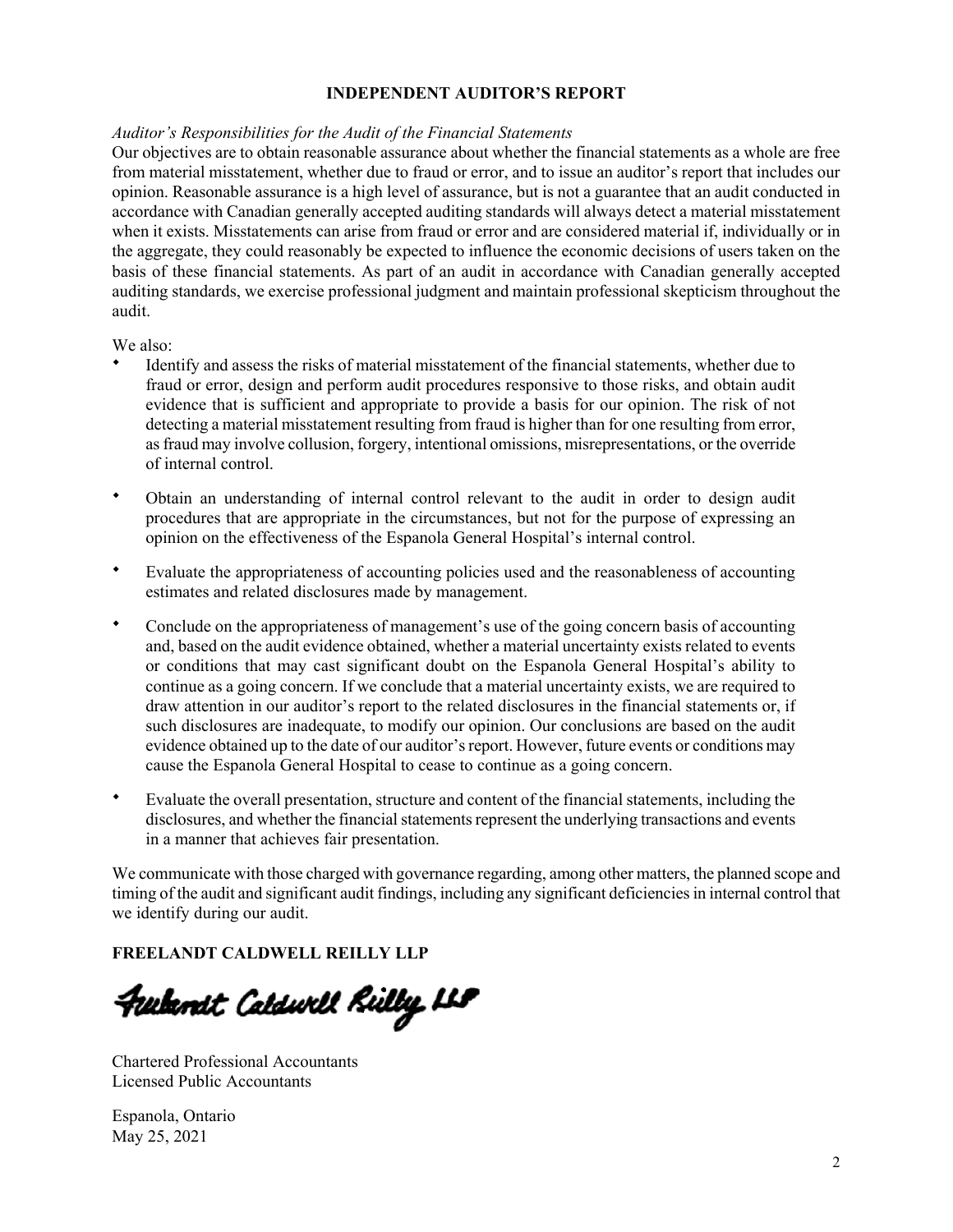### **ESPANOLA GENERAL HOSPITAL Statement of Financial Position March 31, 2021 with comparative figures for 2020**

|                                                             | 2021<br>\$ | 2020<br>\$ |
|-------------------------------------------------------------|------------|------------|
| <b>Assets</b>                                               |            |            |
| <b>Current assets</b>                                       |            |            |
| Cash                                                        | 2,259,642  | 2,375,618  |
| Accounts receivable                                         | 802,215    | 589,611    |
| Inventories                                                 | 342,551    | 300,089    |
| Prepaid expenses                                            | 176,489    | 212,460    |
|                                                             | 3,580,897  | 3,477,778  |
| <b>Portfolio investments</b> (note 3)                       | 5,163,703  | 4,618,947  |
| <b>Capital assets (note 4)</b>                              | 15,548,341 | 15,028,793 |
| Capital expenditures for projects in progress               | 364,682    | 457,752    |
|                                                             | 24,657,623 | 23,583,270 |
| <b>Liabilities and Net Assets</b>                           |            |            |
| <b>Current liabilities</b>                                  |            |            |
| Accounts payable and accrued liabilities (note 6)           | 3,283,083  | 2,913,160  |
| <b>Deferred contributions for capital assets (note 7)</b>   | 10,252,637 | 10,189,693 |
| Post-employment benefits (note 8)                           | 820,532    | 768,735    |
|                                                             | 14,356,252 | 13,871,588 |
| <b>Net Assets</b>                                           |            |            |
| Invested in capital assets (note 9)                         | 5,660,386  | 5,296,852  |
| Internally restricted for the acquisition of capital assets | 276,829    | 268,584    |
| Unrestricted                                                | 4,320,728  | 4,312,292  |
|                                                             | 10,257,943 | 9,877,728  |
| <b>Accumulated remeasurement losses</b>                     | 43,428     | (166, 046) |
| <b>Total net assets</b>                                     | 10,301,371 | 9,711,682  |
|                                                             | 24,657,623 | 23,583,270 |

Contingent liability (note 16)

Approved on behalf of the Board of Directors:

Director

Director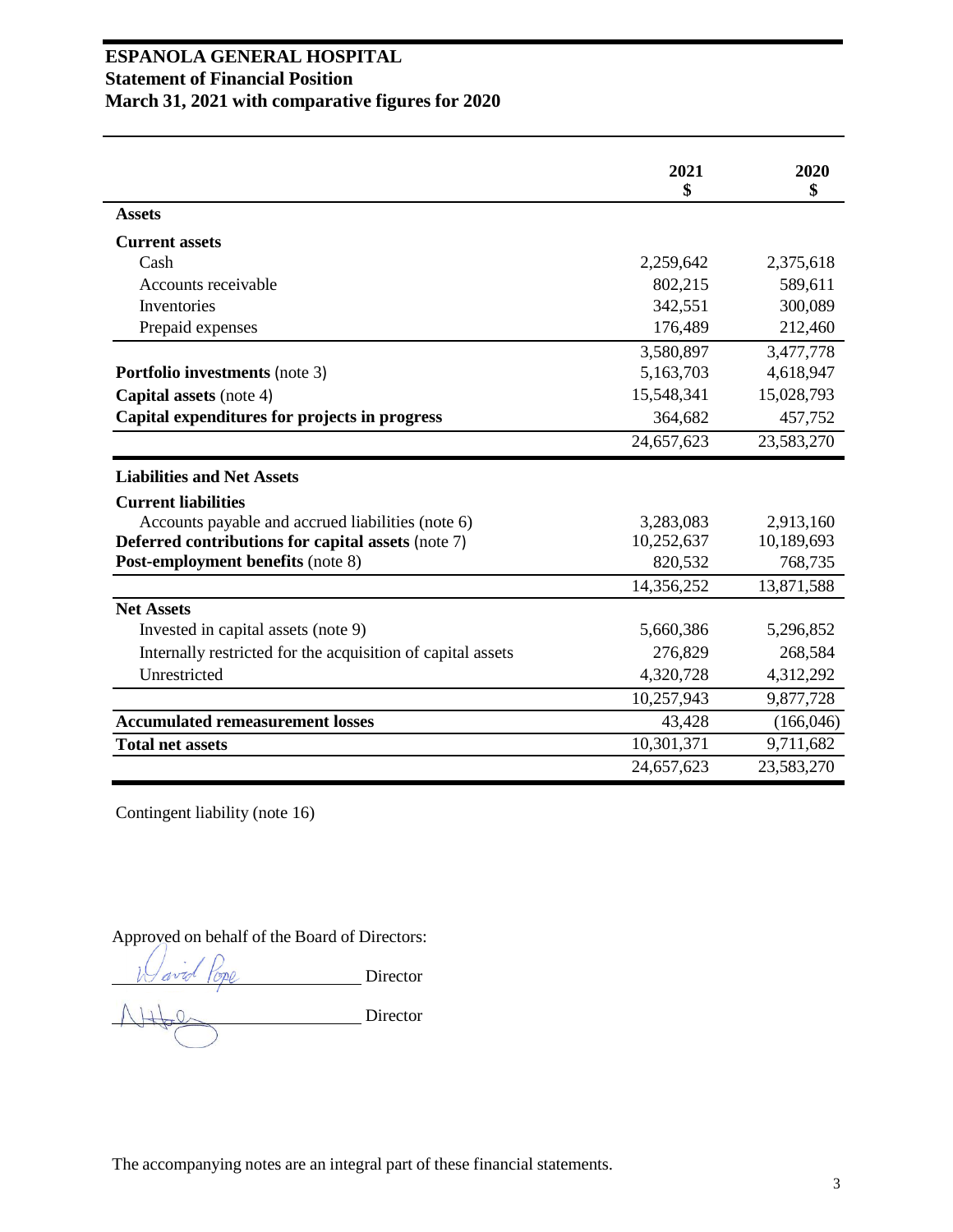### **ESPANOLA GENERAL HOSPITAL Statement of Operations Year ended March 31, 2021 with comparative figures for 2020**

|                                                                                       | 2021       | 2020       |
|---------------------------------------------------------------------------------------|------------|------------|
|                                                                                       | \$         | \$         |
| <b>Revenues</b>                                                                       |            |            |
| Ministry of Health and Long-Term Care / North East LHIN:                              |            |            |
| Hospital operations                                                                   | 12,595,327 | 12,377,680 |
| COVID-19 pandemic non-recurring                                                       | 1,864,100  |            |
| Emergency on call coverage                                                            | 1,979,131  | 1,858,223  |
| Sources other than Ministry of Health and Long-Term Care /<br><b>North East LHIN:</b> |            |            |
| Other patient revenue                                                                 | 1,000,466  | 1,311,044  |
| Chronic care co-payment                                                               | 641,950    | 637,636    |
| Preferred accommodations                                                              | 47,813     | 83,406     |
| Recoveries and other revenues                                                         | 1,857,893  | 2,003,784  |
| Loss on disposal of capital assets                                                    | (791)      | (2,853)    |
| Amortization of deferred contributions for allowable                                  |            |            |
| capital assets                                                                        | 100,125    | 91,660     |
|                                                                                       | 20,086,014 | 18,360,580 |
| <b>Expenses</b>                                                                       |            |            |
| Salaries and wages                                                                    | 9,066,994  | 8,305,784  |
| Supplies and services                                                                 | 3,728,400  | 3,619,250  |
| Employee benefits                                                                     | 3,283,049  | 2,632,218  |
| Medical staff remuneration                                                            | 2,513,537  | 2,405,807  |
| Amortization of allowable capital assets                                              | 421,273    | 336,093    |
| Medical and surgical supplies                                                         | 165,050    | 152,924    |
| Drugs and medical gases                                                               | 148,146    | 154,195    |
| <b>Bad</b> debts                                                                      | 3,470      | 16,339     |
|                                                                                       | 19,329,919 | 17,622,610 |
| Excess of revenues over expenses before undernoted items                              | 756,095    | 737,970    |
| <b>Other Revenues</b>                                                                 |            |            |
| Long-term care program (schedule 1)                                                   | 2,943,179  | 2,576,141  |
| Realized investment income on portfolio investments internally                        |            |            |
| restricted for the acquisition of capital assets (note 13)                            | 216,694    | 147,235    |
| Other votes and programs (note 10)                                                    | 162,322    | 161,674    |
| Amortization of deferred contributions for non-allowable                              |            |            |
| capital assets                                                                        | 445,600    | 430,426    |
|                                                                                       | 3,767,795  | 3,315,476  |
| <b>Other Expenses</b>                                                                 |            |            |
| Long-term care program (schedule 1)                                                   | 3,325,016  | 2,980,671  |
| Other votes and programs (note 10)                                                    | 164,610    | 162,700    |
| Amortization of non-allowable capital assets                                          | 654,049    | 634,594    |
|                                                                                       | 4,143,675  | 3,777,965  |
| <b>Excess of revenues over expenses</b>                                               | 380,215    | 275,481    |

The accompanying notes are an integral part of these financial statements.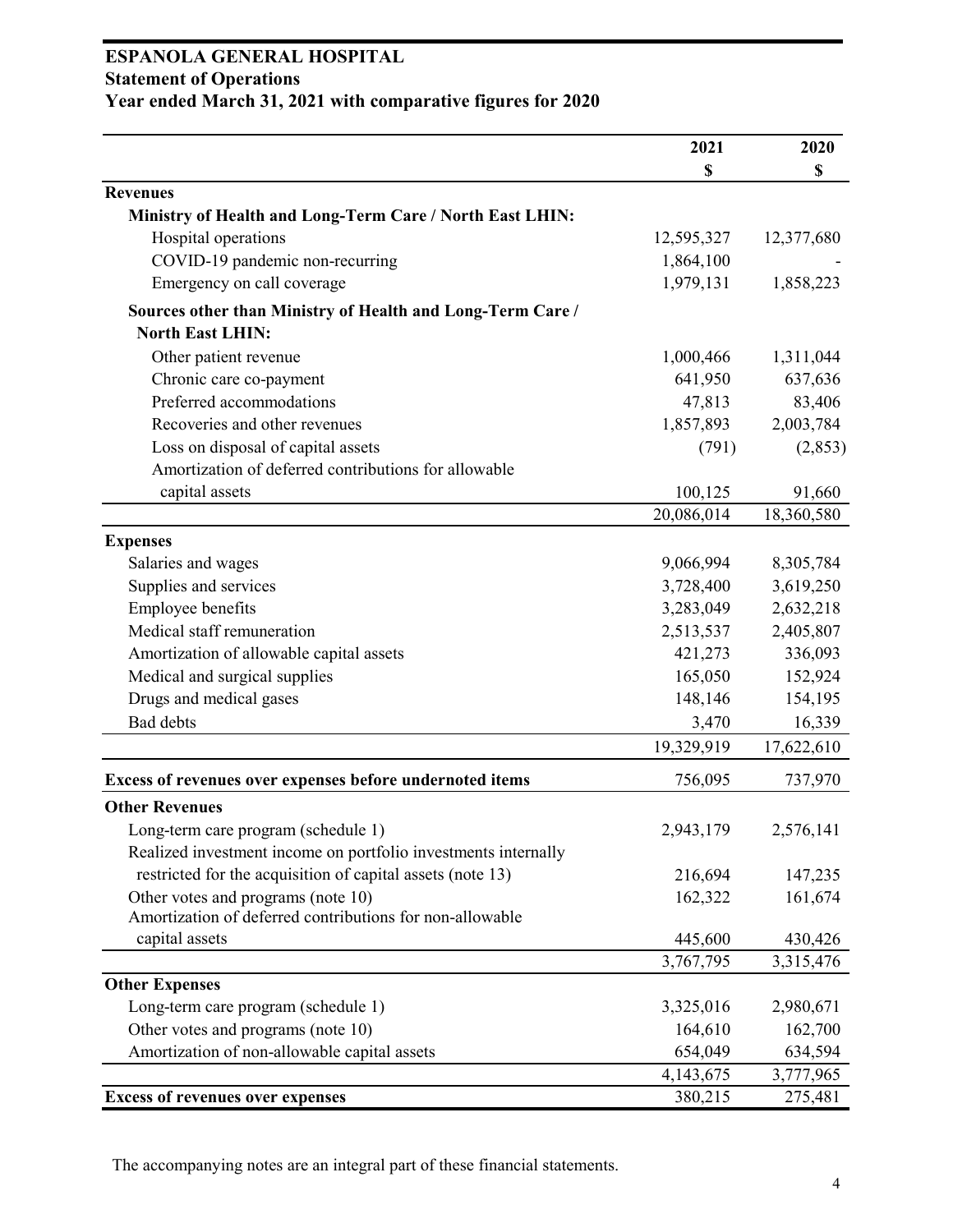### **ESPANOLA GENERAL HOSPITAL Statement of Remeasurement Gains and Losses Year ended March 31, 2021 with comparative figures for 2020**

|                                                                                                                                        | 2021<br>S  | 2020<br>S  |
|----------------------------------------------------------------------------------------------------------------------------------------|------------|------------|
| Accumulated remeasurement losses, beginning of year                                                                                    | (166, 046) | (20,312)   |
| Unrealized gains (losses) attributable to portfolio investments<br>Amounts reclassified to the statement of operations attributable to | 124,876    | (145, 734) |
| portfolio investments                                                                                                                  | 84,598     |            |
| Net remeasurement gains (losses) for the year                                                                                          | 209,474    | (145, 734) |
| Accumulated remeasurement gains (losses), end of year                                                                                  | 43,428     | (166, 046) |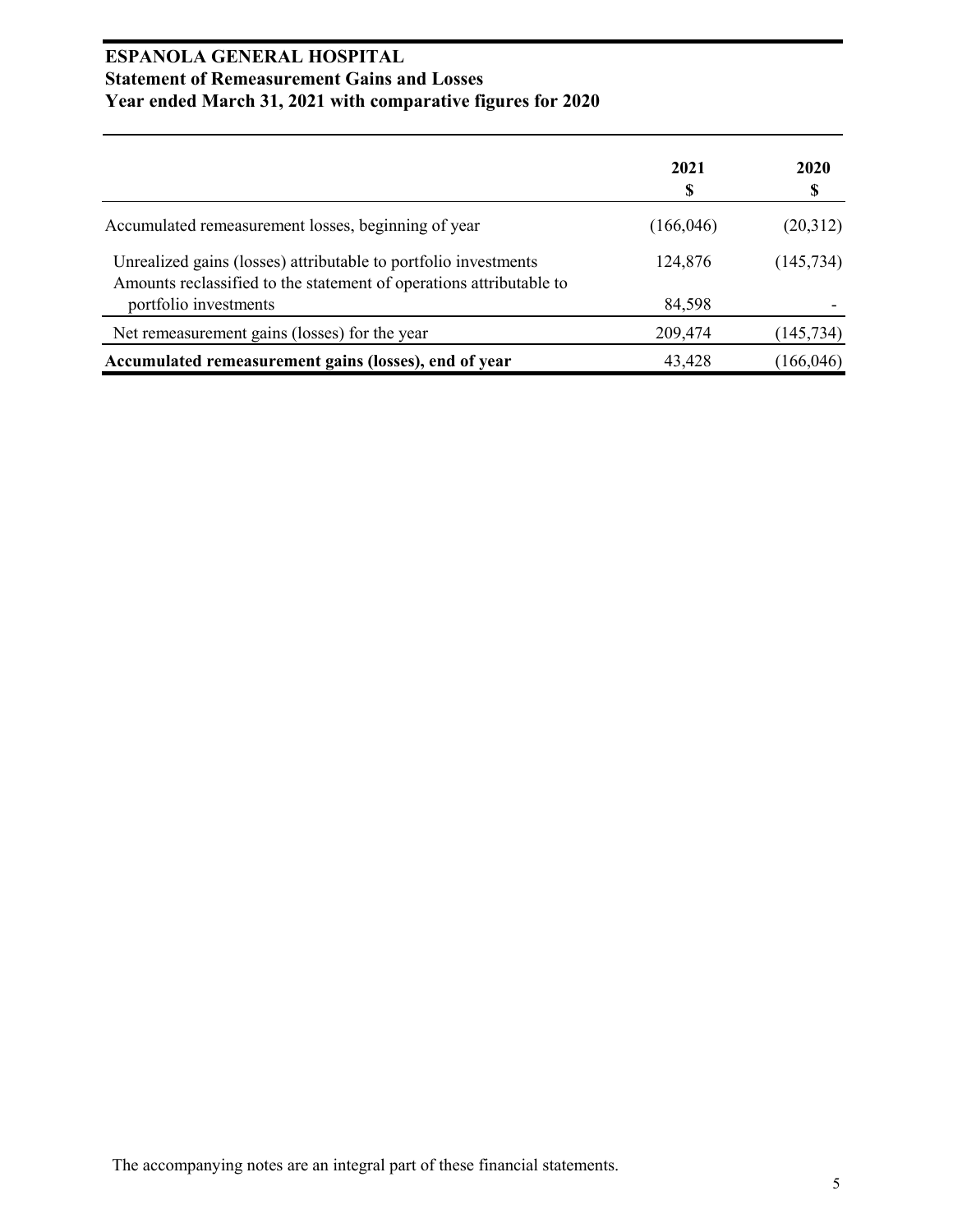### **ESPANOLA GENERAL HOSPITAL Statement of Changes in Net Assets Year Ended March 31, 2021 with comparative figures for 2020**

|                                                  |                                    |                                                                         |                                 | <b>Unrestricted</b>    |                         |            |            |
|--------------------------------------------------|------------------------------------|-------------------------------------------------------------------------|---------------------------------|------------------------|-------------------------|------------|------------|
|                                                  | Invested in<br>capital assets<br>S | <b>Internally</b><br>restricted for<br>acquisition of<br>capital assets | Queensway<br><b>Place</b><br>£. | <b>Operations</b><br>S | Long-Term<br>Care<br>\$ | 2021<br>\$ | 2020<br>\$ |
|                                                  | (note 9)                           |                                                                         | (note 14)                       |                        | (schedule 1)            |            |            |
| <b>Balance, beginning of year</b>                | 5,296,852                          | 268,584                                                                 | 175,437                         | 10,817,435             | (6,680,580)             | 9,877,728  | 9,602,247  |
| Excess (deficiency) of revenues over expenses    | (543, 885)                         | 216,694                                                                 | 122,501                         | 953,245                | (368,340)               | 380,215    | 275,481    |
| Changes in net assets invested in capital assets | 907,419                            | (208, 449)                                                              |                                 | (698,970)              |                         |            |            |
| Balance, end of year                             | 5,660,386                          | 276,829                                                                 | 297,938                         | 11,071,710             | (7,048,920)             | 10,257,943 | 9,877,728  |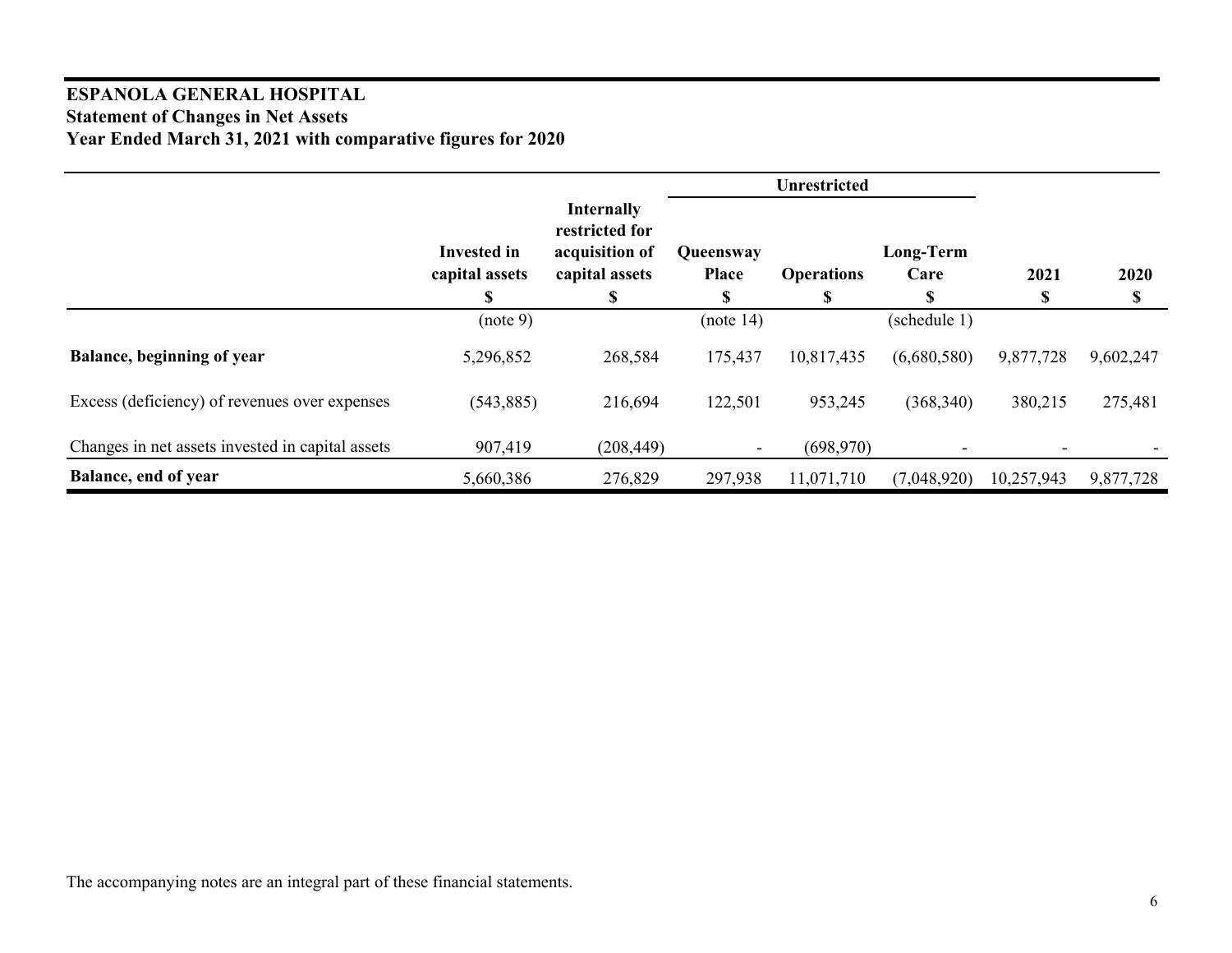### **ESPANOLA GENERAL HOSPITAL Statement of Cash Flows Year Ended March 31, 2021 with comparative figures for 2020**

|                                                              | 2021        | 2020        |
|--------------------------------------------------------------|-------------|-------------|
|                                                              | \$          | \$          |
| <b>Operating transactions</b>                                |             |             |
| Cash provided by (used for):                                 |             |             |
| Excess of revenues over expenses                             | 380,215     | 275,481     |
| Items not involving cash                                     |             |             |
| Amortization of capital assets                               | 1,173,194   | 1,068,737   |
| Amortization of deferred contributions for capital assets    | (630, 100)  | (604, 528)  |
| Loss on disposal of capital assets                           | 791         | 2,853       |
|                                                              | 924,100     | 742,543     |
| Net change in operational working capital                    |             |             |
| Accounts receivable                                          | (212, 604)  | 150,680     |
| Inventories                                                  | (42, 462)   | (43, 626)   |
| Prepaid expenses                                             | 35,971      | (43,528)    |
| Accounts payable and accrued liabilities                     | 369,923     | 53,457      |
| Post-employment benefits                                     | 51,797      | 45,702      |
|                                                              | 1,126,725   | 905,228     |
| <b>Capital transactions</b>                                  |             |             |
| Deferred contributions for capital assets received           | 693,044     | 732,757     |
| Purchase of capital assets                                   | (1,223,903) | (1,180,891) |
| Purchase of construction projects in progress capital assets | (376, 560)  | 179,043     |
|                                                              | (907, 419)  | (269,091)   |
| <b>Investing transactions</b>                                |             |             |
| Change in portfolio investments                              | (335, 282)  | (275, 739)  |
| Net increase (decrease) in cash                              | (115,976)   | 360,398     |
| Cash, beginning of year                                      | 2,375,618   | 2,015,220   |
| Cash, end of year                                            | 2,259,642   | 2,375,618   |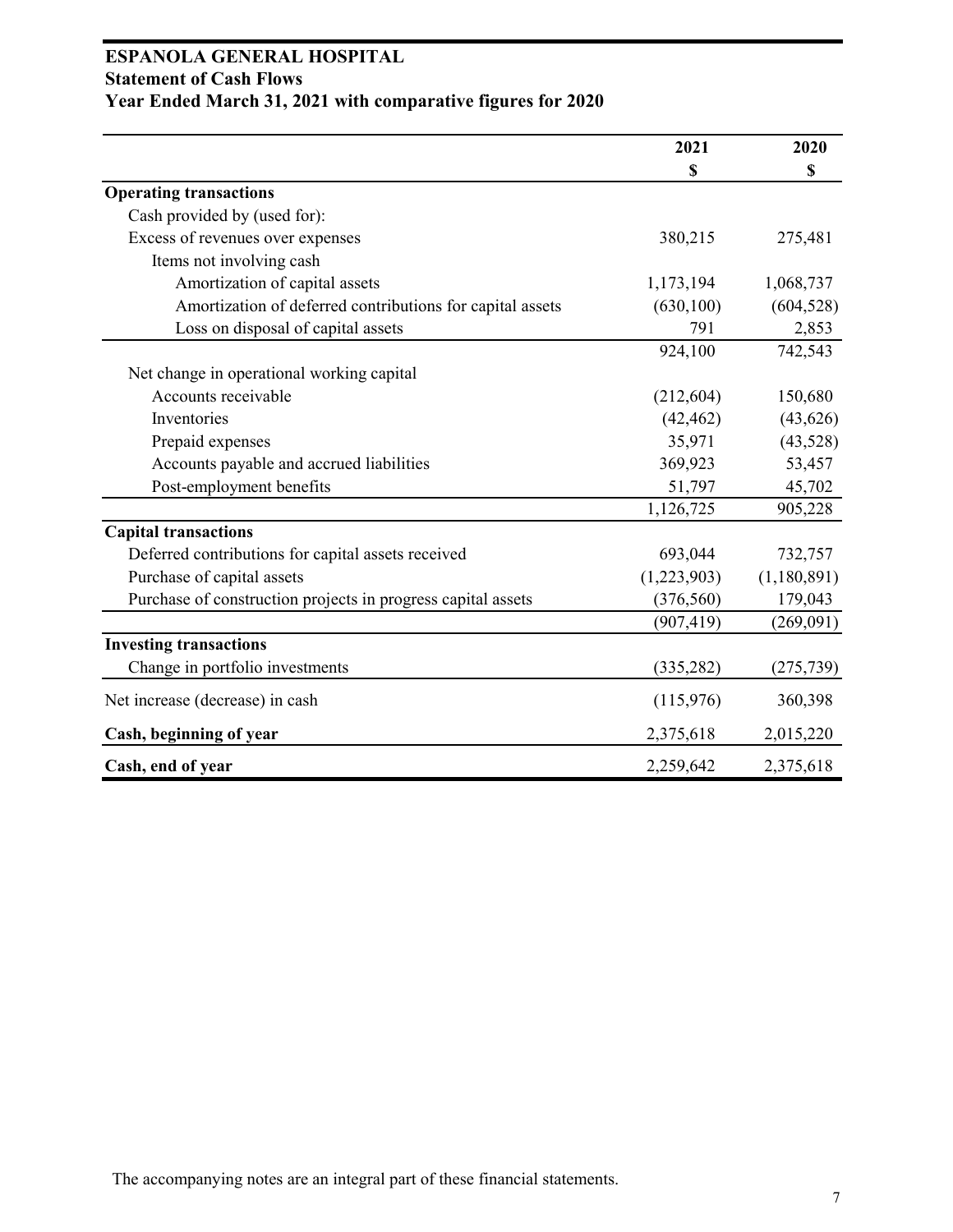#### **1. Nature of Organization**

The **Espanola General Hospital** is principally involved in providing health care services to the residents of the Espanola area. The Hospital is incorporated without share capital under the Corporations Act (Ontario) and is a charitable organization within the meaning of the Income Tax Act (Canada) and accordingly is exempt from income tax.

#### **2. Significant Accounting Policies**

The financial statements of the Hospital are prepared using Canadian public sector accounting standards, including the PS 4200 series of standard applicable to government not-for-profit organizations, as issued by the Public Sector Accounting Board. The significant policies are detailed as follows:

#### **a) Revenue Recognition**

The Hospital follows the deferral method of accounting for contributions which include donations and government grants.

Under the Health Insurance Act and Regulations thereto, the Hospital is funded primarily by the Province of Ontario in accordance with budget arrangements established by the Ministry of Health and Long-Term Care ("MOHLTC") and the North East Local Health Integration Network. Operating grants are recorded as revenue in the period to which they relate. Grants approved but not received at the end of an accounting period are accrued. Where a portion of a grant relates to a future period, it is deferred and recognized in that subsequent period. These financial statements reflect agreed arrangements approved by the Ministry with respect to the year ended March 31, 2021.

Unrestricted contributions are recognized as revenue when received or receivable if the amount can be reasonably estimated and collection is reasonably assured.

Externally restricted contributions are recognized as revenue in the year in which the related expenses are recognized. Contributions restricted for the purchase of capital assets are deferred and amortized into revenue on a straight-line basis, at a rate corresponding with the amortization rate for the related capital assets.

Revenue from provincial insurance plan, preferred accommodation and marketed services are recognized when the goods are sold, or the service is provided.

#### **b) Contributed Services**

The Hospital is dependent on the voluntary services of many individuals. Since these services are not normally purchased by the Hospital and because of the difficulty in estimating their fair market value, these services are not recorded in these financial statements.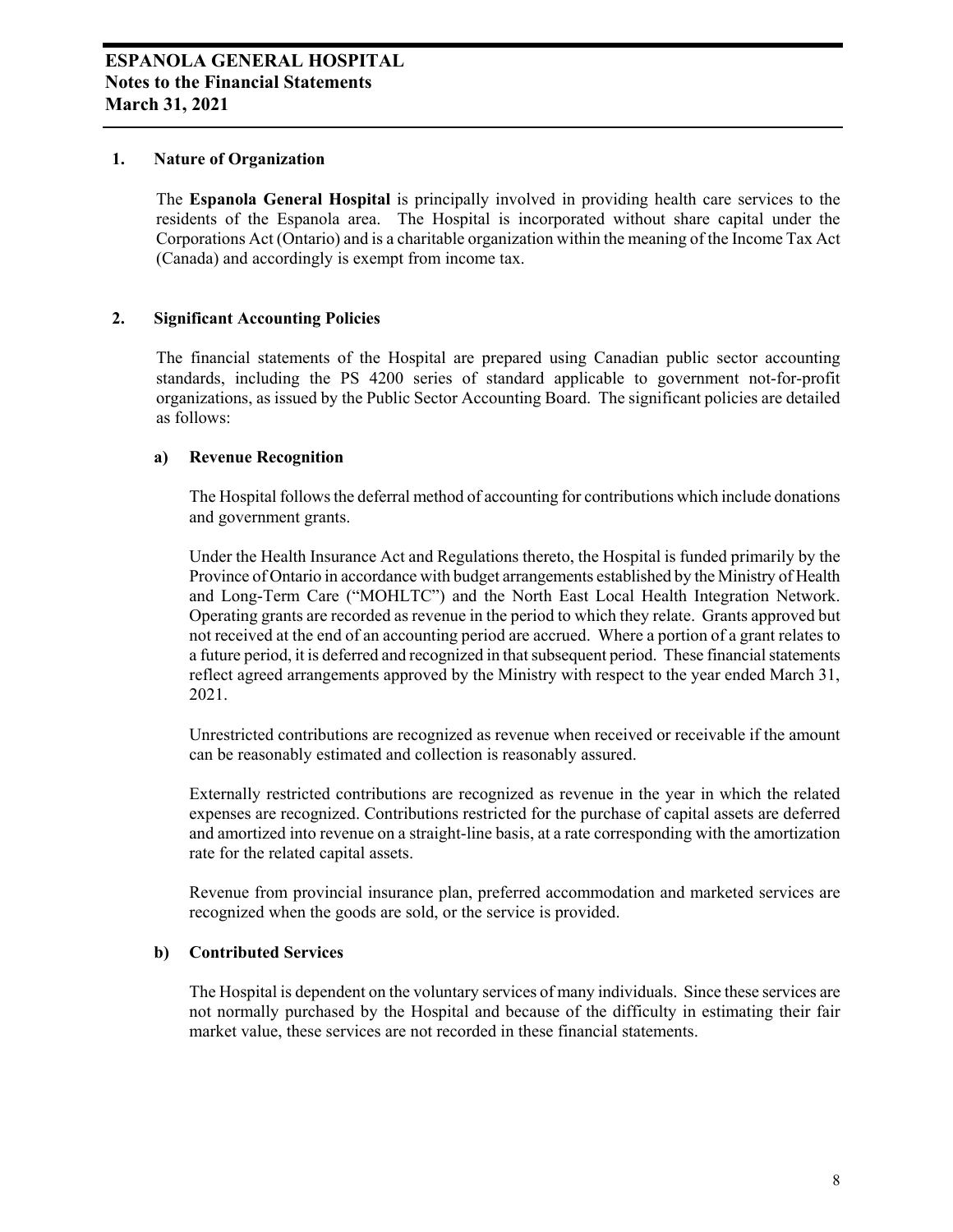#### **2. Significant Accounting Policies (continued)**

#### **c) Inventories**

Inventories are valued at the lower of cost and current replacement cost.

#### **d) Capital Assets and Amortization**

Purchased capital assets are recorded at cost. Contributed capital assets are recorded at fair value at the date of contribution. When a capital asset no longer contributes to the Hospital's ability to provide services, its carrying amount is written down to its estimated realizable value.

Amortization is provided on assets placed into use on the straight-line basis over their estimated useful lives as follows:

| <b>Buildings</b>           | 40 years      |
|----------------------------|---------------|
| Equipment                  | 5 to 20 years |
| Software                   | 5 years       |
| Land improvements          | 5 to 25 years |
| Building service equipment | 5 to 25 years |
| Leasehold improvements     | 15 years      |

Capital expenditures for projects in progress are not recorded as a capital asset or amortized until construction is complete and the asset is put into service.

#### **e) Compensated Absences**

Compensation expense is accrued for all employees as entitlement to these payments is earned, in accordance with the Hospital's policies for vacation and overtime.

#### **f) Use of Estimates**

The preparation of financial statements in accordance with Canadian public sector accounting standards requires management to make estimates that affect the reported amounts of assets and liabilities at the date of the financial statements, and the reported amounts of revenues and expenses during the reporting period. Actual results could differ from management's best estimates as additional information becomes available in the future. Accounting estimates used in the preparation of the accompanying financial statements include allowance for uncollectible accounts receivable, estimated useful lives of capital assets and post-employment benefits liability.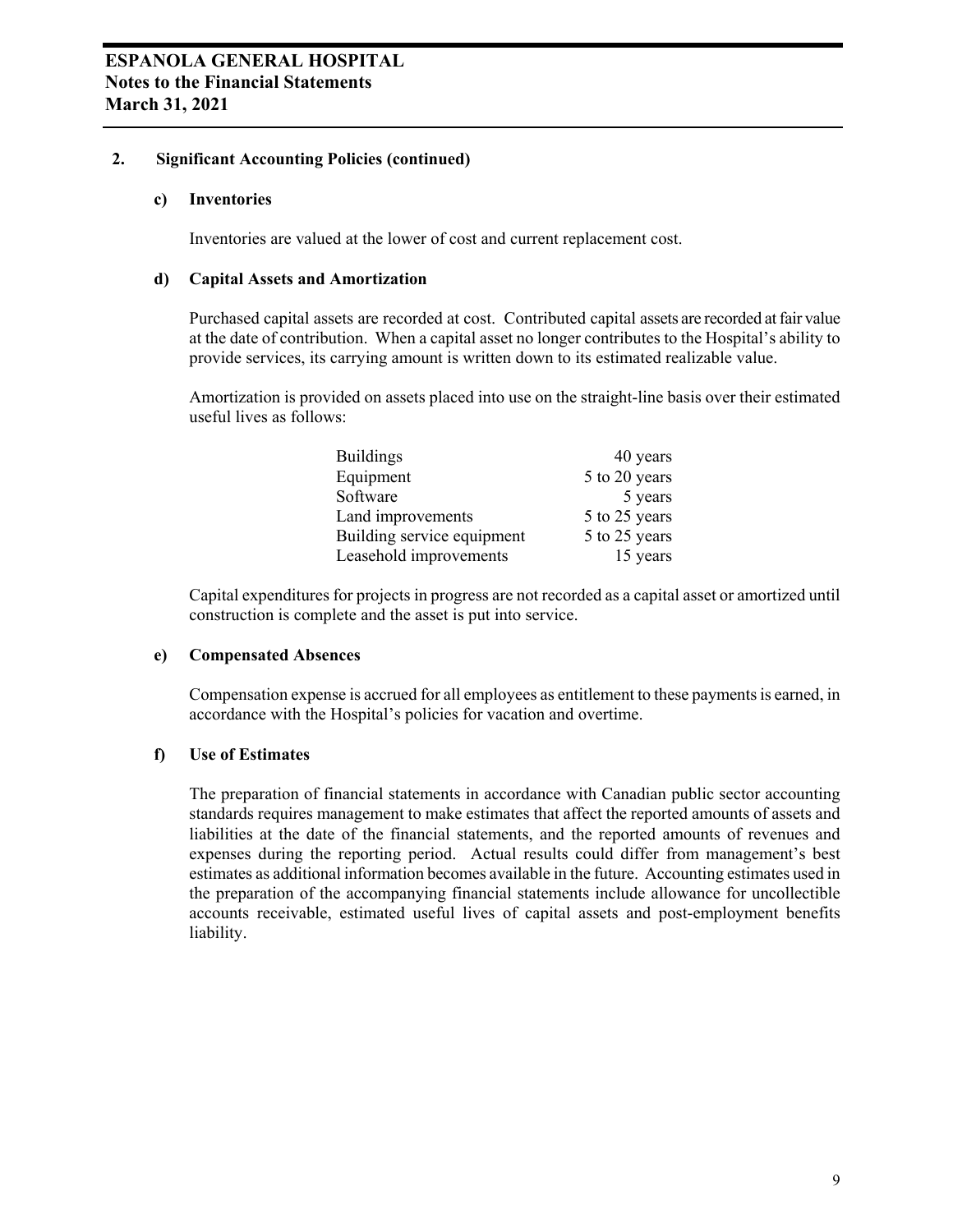#### **2. Significant Accounting Policies (continued)**

#### **g) Retirement and Post-Employment Benefits**

The Hospital provides retirement and post-employment benefits to certain employee groups. These benefits include pension, health and dental benefits. The Hospital has adopted the following policies with respect to accounting for these employee benefits:

- i) The costs of post-employment benefits are determined using management`s best estimate of health care costs, employee turnover rates and discount rates. Adjustments to these costs arising from plan amendments and changes in estimates are accounted for in the period of the amendment or change.
- ii) The expense related to the multi-employer defined benefit pension plan are the employer`s contributions to the plan in the year.
- iii) The discount rate used in the determination of post-employment benefits is equal to the Hospital`s internal rate of borrowing.

#### **h) Financial Instruments**

The Hospital initially measures its financial assets and financial liabilities at fair value adjusted by, in the case of a financial instrument that will not be measured subsequently at fair value, the amount of transaction costs directly attributable to the instrument.

The Hospital subsequently measures its financial assets and financial liabilities at amortized cost using the effective interest rate method, except for investments in equity securities that are quoted in an active market or financial assets designated to the fair value category, which are subsequently measured at fair value. Unrealized changes in fair value are recognized in the statement of remeasurement gains and losses until they are realized, at which point they are transferred to the statement of operations.

Financial assets and liabilities measured at amortized cost include cash, accounts receivable and accounts payable and accrued liabilities.

Financial assets measured at fair value include portfolio investments. The Hospital has designated its bond portfolio that would otherwise be classified into the amortized cost category, at fair value as the Hospital manages and reports performance on the portfolio on a fair value basis.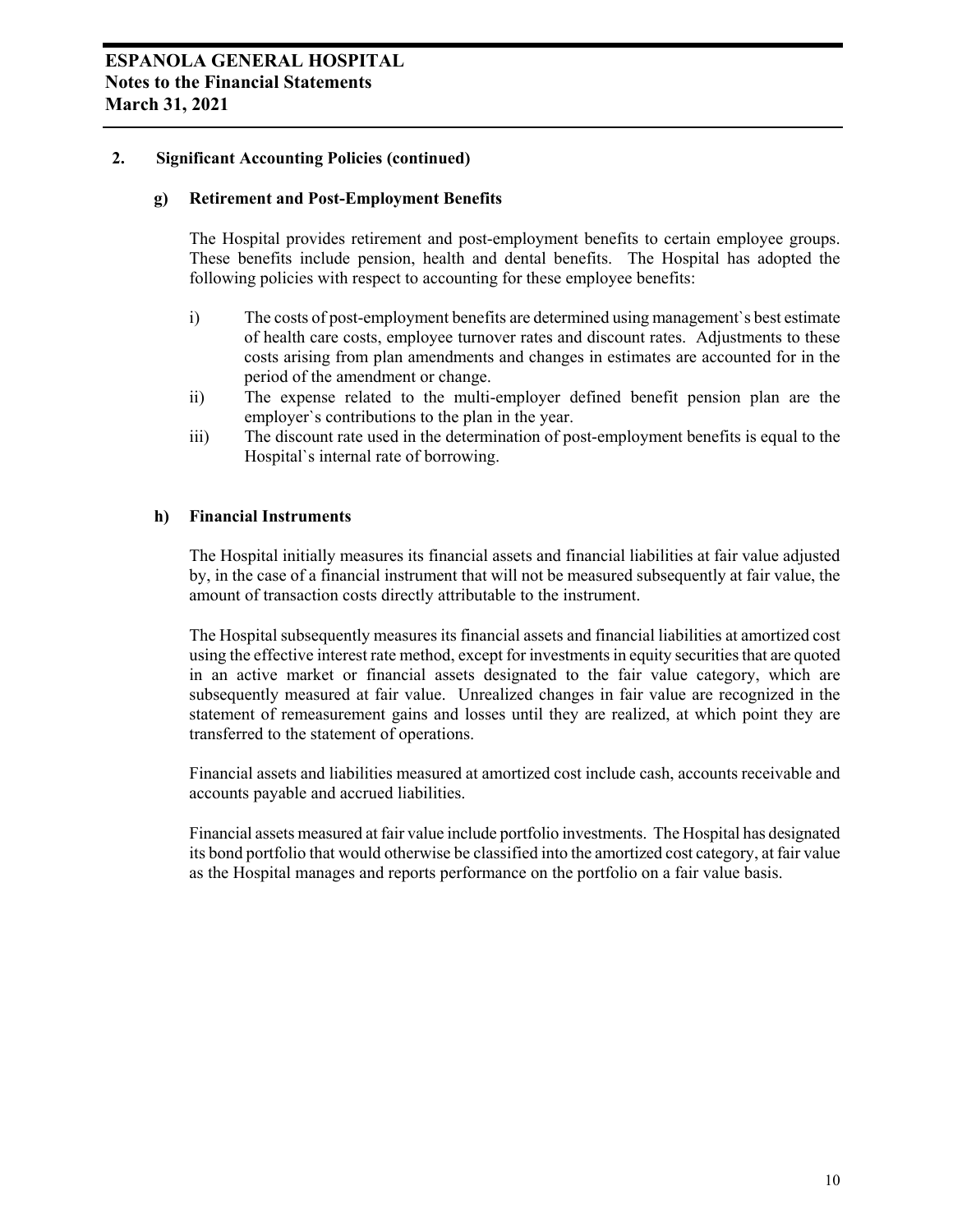#### **3. Portfolio Investments**

The Hospital's portfolio investments consist of cash, bonds and debentures, with a total cost of \$5,120,275 (2020 - \$4,784,993) which bear interest at varying rates between 2.47% and 4.30% per annum with maturity dates between March 2024 and June 2040.

Maturity profile of cash and bonds held is as follows:

|                                      | Within 1<br>Year | 2 to 5<br>Years | 6 to 10<br>Years | Over 10<br>Years                      | Total |
|--------------------------------------|------------------|-----------------|------------------|---------------------------------------|-------|
| Carrying value, at fair market value | 722.941          |                 |                  | 915,164 2,256,425 1,269,173 5,163,703 |       |
| Percent of Total                     | 14%              | 18%             | 44%              | 74%                                   | 100%  |

Financial instruments that are measured subsequent to initial recognition at fair value are grouped into Levels 1 to 3 based on the degree to which the fair value is observable:

- Level 1 fair value measurements are those derived from quoted prices (unadjusted) in active markets for identical assets or liabilities using the last bid price;
- Level 2 fair value measurements are those derived from inputs other than quoted prices included within Level 1 that are observable for the asset or liability, either directly (i.e. as prices) or indirectly (i.e. derived from prices); and
- Level 3 fair value measurements are those derived from valuation techniques that include inputs for these asset or liability that are not based on observable market date (unobservable inputs).

Fair value of the Hospital's portfolio investments have been determined using Level 1 measures in the fair value hierarchy.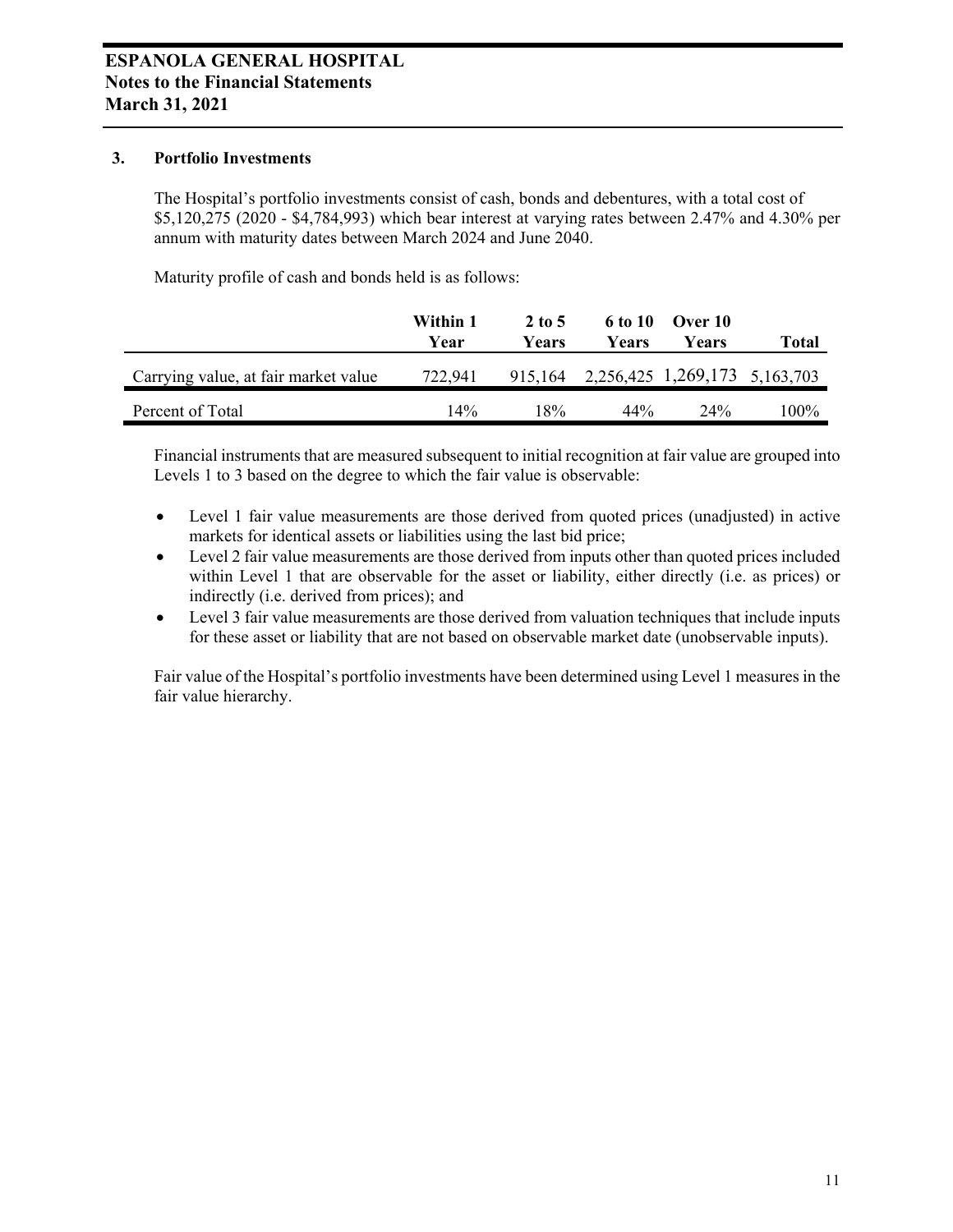#### **4. Capital Assets**

|                            | 2021         |                             |              | 2020                        |
|----------------------------|--------------|-----------------------------|--------------|-----------------------------|
|                            | Cost         | Accumulated<br>Amortization | Cost         | Accumulated<br>Amortization |
|                            | \$           | S                           | S            | \$                          |
| Land                       | 2,670        |                             | 2,670        |                             |
| <b>Buildings</b>           | 20,485,279   | 9,201,399                   | 20,485,279   | 8,650,662                   |
| Equipment and software     | 10,011,142   | 8,015,815                   | 9,514,782    | 8,273,442                   |
| Land improvements          | 1,653,246    | 1,158,106                   | 1,467,269    | 1,106,190                   |
| Building service equipment | 6,718,063    | 4,946,739                   | 6,388,974    | 4,799,887                   |
| Leasehold improvements     | 270,796      | 270,796                     | 286,764      | 286,764                     |
|                            | 39, 141, 196 | 23,592,855                  | 38, 145, 738 | 23,116,945                  |
| Net book value             |              | 15,548,341                  |              | 15,028,793                  |

#### **5. Bank Financing**

Toronto Dominion Bank has authorized a demand operating credit facility to a maximum of \$300,000 which is unsecured and bears interest at the bank's prime rate of interest plus 0.75% per annum. At March 31, 2021, no amount has been drawn on this credit facility.

#### **6. Accounts Payable and Accrued Liabilities**

|                                        | 2021      | 2020      |
|----------------------------------------|-----------|-----------|
|                                        | S         | \$        |
| Wage accruals                          |           |           |
| Wages and payroll deductions           | 831,990   | 628,195   |
| Vacation and statutory holiday pay     | 936,111   | 798,801   |
|                                        | 1,768,101 | 1,426,996 |
| Ministry of Health and Long-Term Care  |           | 7,593     |
| Other payables and accrued liabilities | 1,514,982 | 1,478,571 |
|                                        | 3,283,083 | 2,913,160 |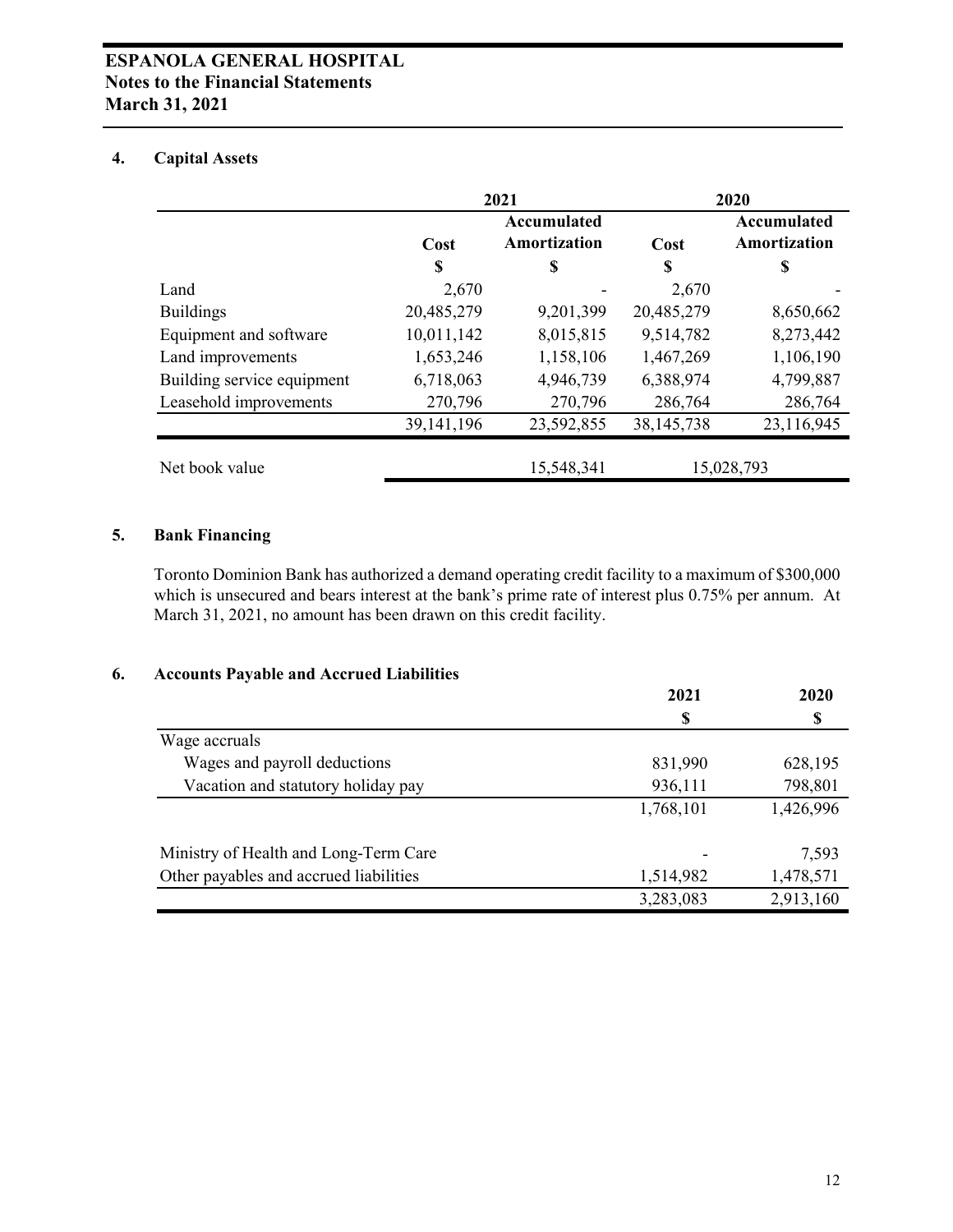#### **7. Deferred Contributions for Capital Assets**

Deferred contributions for capital assets represent the unamortized amount of donations and grants received for the purchase of capital assets. The amortization of deferred contributions for capital assets is recorded as revenue in the statement of operations.

|                                   | 2021       | 2020       |  |
|-----------------------------------|------------|------------|--|
|                                   |            |            |  |
| Balance, beginning of year        | 10,189,693 | 10,061,464 |  |
| Additional contributions received | 693,044    | 732,757    |  |
| Less amounts amortized to revenue | (630, 100) | (604, 528) |  |
| Balance, end of year              | 10,252,637 | 10,189,693 |  |

#### **8. Post-Employment Benefits**

Espanola General Hospital pays certain benefits on behalf of its retired employees. The Hospital recognizes these post-retirement costs in the period in which the employees rendered their services. The accrued benefit liability of \$820,532 (2020 - \$768,735) and the expense for the period ended March 31, 2021, in the amount of \$92,068 (2020 - \$80,050) were determined using a discount rate of  $3.21\%$  (2020 – 3.79%).

Information about Espanola General Hospital's defined benefit plan is as follows:

|                                               | 2021     | 2020      |  |
|-----------------------------------------------|----------|-----------|--|
|                                               |          |           |  |
| Accrued benefit obligation, beginning of year | 768,735  | 723,033   |  |
| Expense for the period                        | 92,068   | 80,050    |  |
| Benefits paid for the period                  | (40,271) | (34, 348) |  |
| Accrued benefit obligation, end of year       | 820,532  | 768,735   |  |

#### **The main assumptions employed for the valuations are as follows:**

#### **(a) Interest (discount) rate:**

The obligation as at March 31, 2021 for the present value of future liabilities and the expense for the period ended March 31, 2021 were determined using an annual discount rate of 3.21%  $(2020 - 3.79\%)$ .

#### **(b) Benefits costs**

Future general benefit costs were assumed to increase at 3% per annum.

#### **(c) Turnover rate**

Turnover due to termination, resignation or mortality has been estimated at 3% per annum.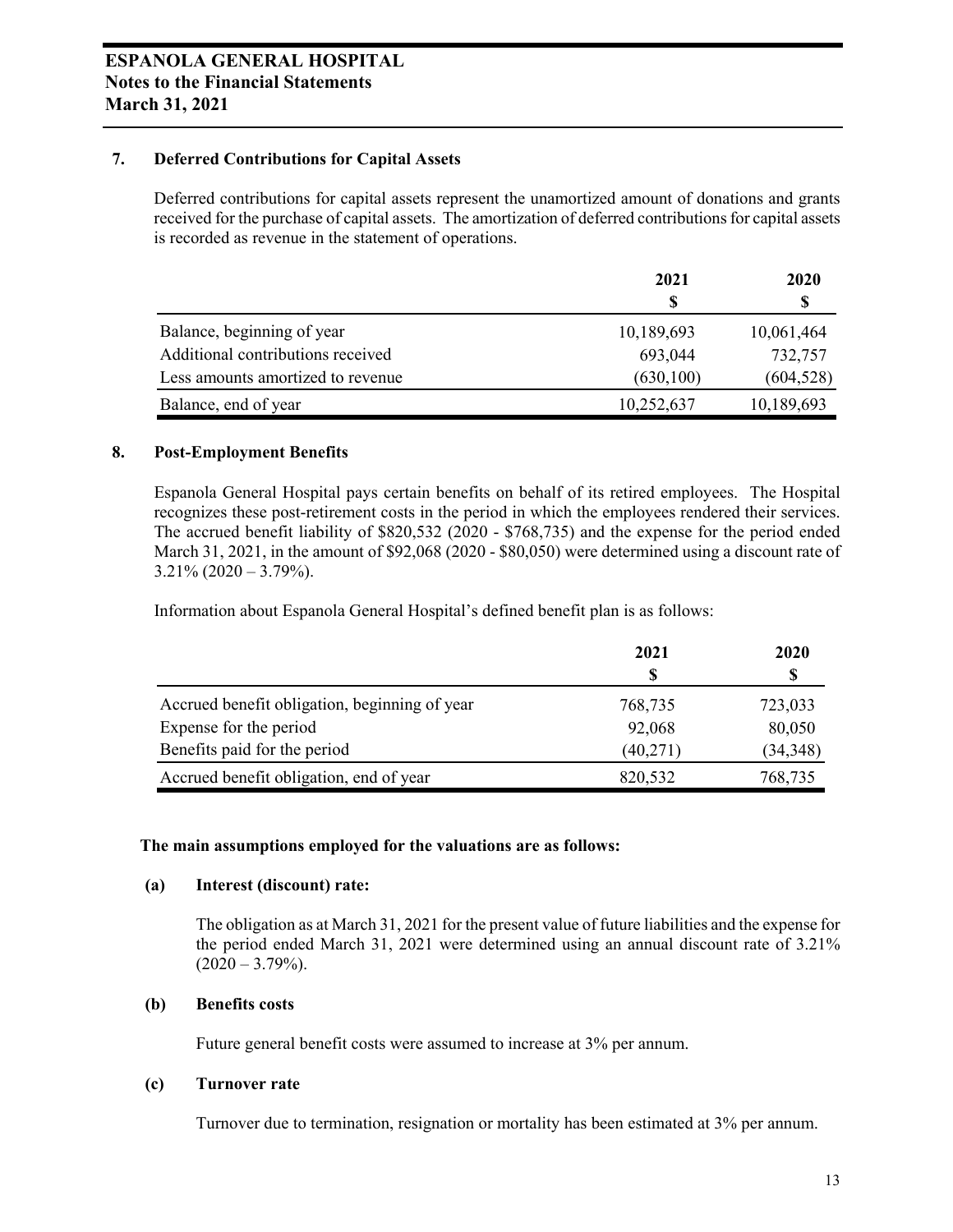### **ESPANOLA GENERAL HOSPITAL Notes to the Financial Statements March 31, 2021**

### **9. Net Assets Invested in Capital Assets**

|                                                                                                                      | 2021          | 2020        |
|----------------------------------------------------------------------------------------------------------------------|---------------|-------------|
|                                                                                                                      | \$            | \$          |
| a) Net assets invested in capital assets are calculated as<br>follows:                                               |               |             |
| Capital assets                                                                                                       | 15,548,341    | 15,028,793  |
| Capital expenditures for projects in progress                                                                        | 364,682       | 457,752     |
|                                                                                                                      | 15,913,023    | 15,486,545  |
| Deferred contributions for capital assets                                                                            | 10,252,637    | 10,189,693  |
| Net assets invested in capital assets                                                                                | 5,660,386     | 5,296,852   |
| b) Change in net assets invested in capital assets is<br>calculated as follows:<br>Excess of expenses over revenues: |               |             |
| Amortization of deferred contributions for capital assets                                                            | 630,100       | 604,528     |
| Loss on disposal of capital assets                                                                                   | (791)         | (2,853)     |
| Amortization of capital assets                                                                                       | (1, 173, 194) | (1,068,737) |
|                                                                                                                      | (543, 885)    | (467, 062)  |
| Change in net assets invested in capital assets:                                                                     |               |             |
| Purchase of capital assets                                                                                           | 1,223,903     | 1,180,891   |
| Expenditures for projects in progress                                                                                | 376,560       | (179, 043)  |
| Deferred capital contributions received                                                                              | (693, 044)    | (732, 757)  |
|                                                                                                                      | 907,419       | 269,091     |
| Change in net assets invested in capital assets                                                                      | 363,534       | (197, 971)  |

### **10. Other Votes and Programs**

|                                   | Revenue<br>S | <b>Expenses</b> | <b>Surplus</b><br>(Deficit) |
|-----------------------------------|--------------|-----------------|-----------------------------|
| <b>Community Support Services</b> | 157,672      | 159,960         | (2,288)                     |
| <b>Municipal Taxes</b>            | 4,650        | 4,650           |                             |
|                                   | 162,322      | 164,610         | (2,288)                     |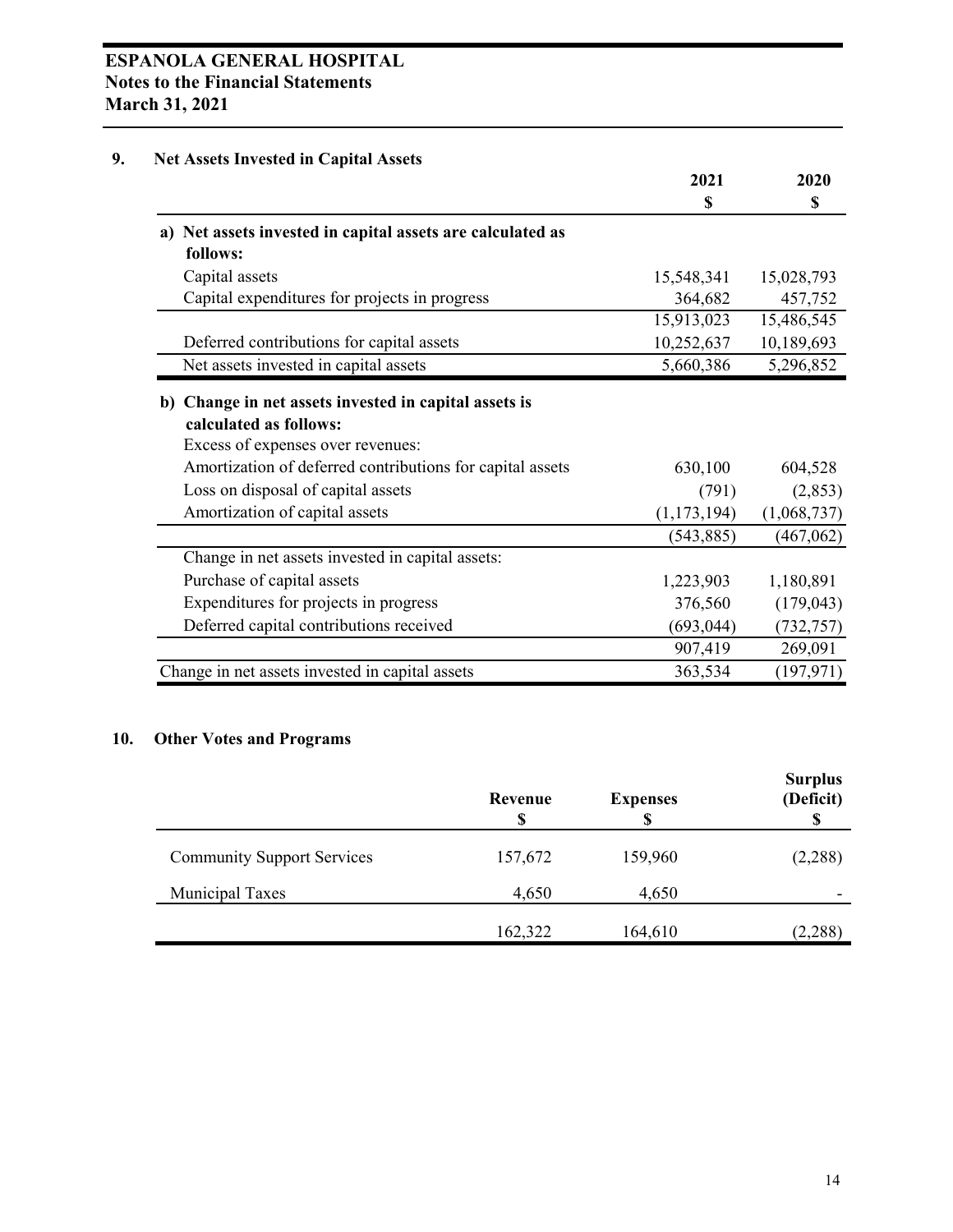#### **11. Pension Plan**

Substantially all of the employees of the Hospital are members of the Healthcare of Ontario Pension Plan (the Plan), which is a multi-employer defined benefit pension plan available to all eligible employees of the participating members of the Ontario Hospital Association. Plan members will receive benefits based on the length of service and on the average of annualized earnings during the five consecutive years prior to retirement, termination or death that provide the highest earnings.

Pension assets consist of investment grade securities. Market and credit risk on these securities are managed by the Plan by placing plan assets in trust and through the Plan investment policy.

Pension expense is based on Plan management's best estimates, in consultation with its actuaries, of the amount, together with the amounts contributed by employees, required to provide a high level of assurance that benefits will be fully represented by fund assets at retirement, as provided by the Plan. The funding objective is for employer contributions to the Plan to remain a constant percentage of employees' contributions.

Variances between actuarial funding estimates and actual experience may be material and any differences are generally to be funded by the participating members. The most recent actuarial valuation of the plan indicates the Plan is fully funded.

Contributions to the Plan made during the year by the Hospital on behalf of its employees amounted to \$811,468 (2020 - \$803,872) and are included in the statement of operations.

At December 31, 2020, the HOOPP pension plan had total assets of \$191.8 billion (2019 - \$180.8 billion) and an accumulated surplus of \$24.1 billion (2019 - \$20.6 billion).

#### **12. Financial Instruments**

Transactions in financial instruments may result in an entity assuming or transferring, to another party, financial risks. The Hospital is exposed to the following risks in relation to financial instruments and transactions it is a party to:

#### **a) Credit risk**

Credit risk is the risk that one party to a transaction will fail to discharge an obligation and cause the other party to incur a financial loss. The Hospital is exposed to this risk relating to its cash, portfolio investments and accounts receivable.

The Hospital holds its cash accounts and portfolio investments with large reputable financial institutions, from which management believes the risk of loss due to credit risk to be remote.

The Hospital is exposed to credit risk in accounts receivable which includes patient, insurance, government and other receivables. The Hospital measures and manages its exposure to credit risk with respect to accounts receivable based on how long the amounts have been outstanding and management's analysis of accounts including managements on-going monitoring of accounts receivable balances and collections.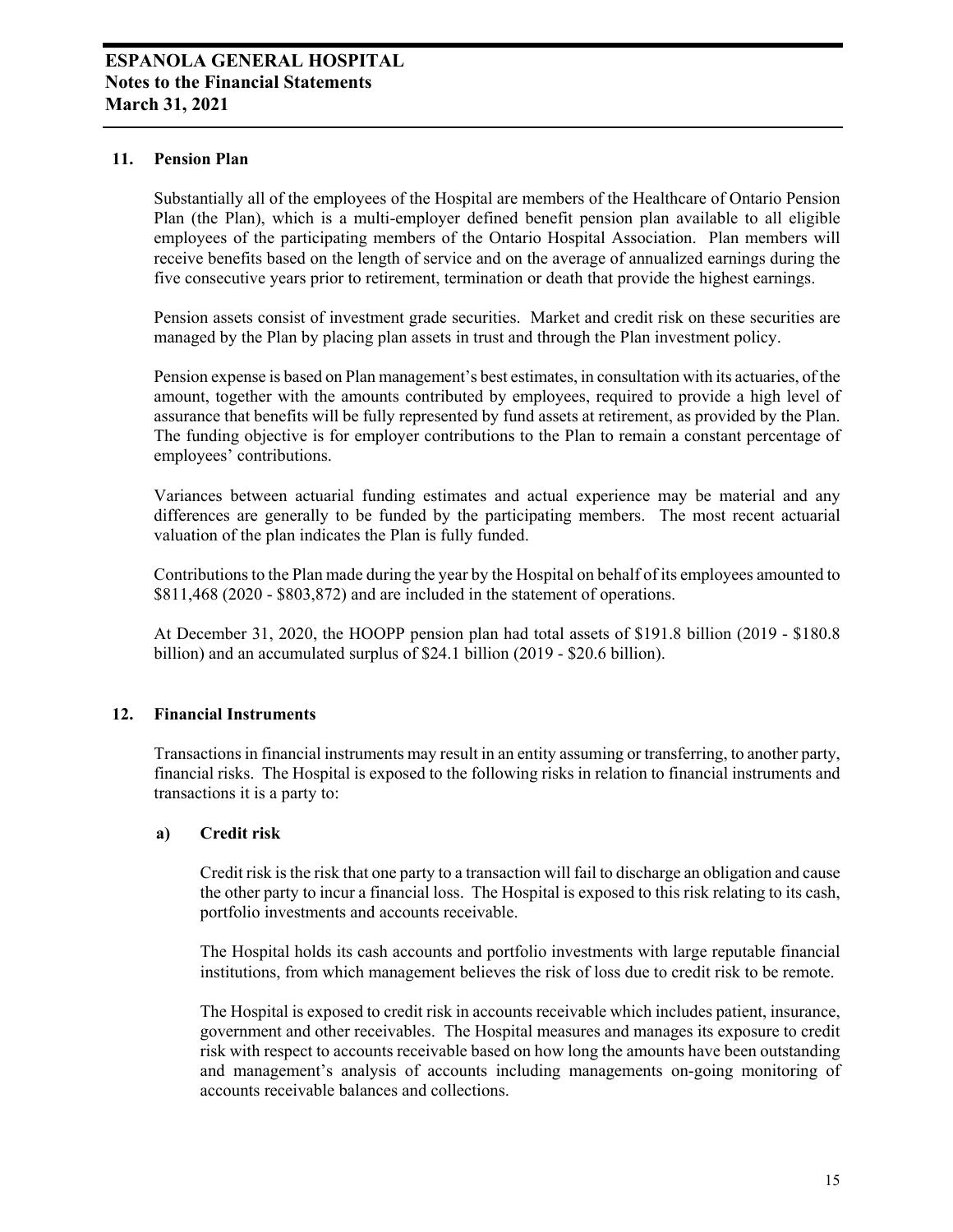#### **12. Financial Instruments (continued)**

#### **b) Liquidity risk**

Liquidity risk is the risk that the company cannot repay its obligations when they become due to its creditors. The Hospital is exposed to this risk relating to its accounts payable and accrued liabilities.

The Hospital reduces its exposure to liquidity risk by monitoring cash activities and expected outflow through extensive budgeting and maintaining enough cash and investments to repay creditors as payables become due.

#### **c) Market risk**

Market risk is the risk that the fair value or future cash flows of a financial instrument will fluctuate because of changes in market prices. Market risk comprises three types of risk: currency risk, interest rate risk and other price risk.

#### **i) Currency risk**

Currency risk is the risk that the fair value or future cash flows of a financial instrument will fluctuate because of changes in foreign exchange rates. The Hospital does not have material transactions or financial instruments denominated in foreign currencies.

#### **ii) Interest rate risk**

Interest rate risk is the potential for financial loss caused by fluctuations in fair value or future cash flows of financial instruments because of changes in market interest rates. The Hospital is exposed to this risk through its interest-bearing investments.

The Hospital's bond portfolio has interest rates and maturities as detailed in note 3 to the financial statements. The Hospital does not use derivative instruments to reduce its exposure to interest rate risk. In the opinion of management, the interest rate risk exposure to the Hospital is low.

#### **iii) Other price risk**

Other price risk is the uncertainty associated with the valuation of financial assets arising from changes in equity markets. The Hospital does not have material equity holdings within its investment portfolio.

There have not been significant changes from the previous year in the exposure to any of the above risks or policies, procedures and methods used to measure these risks.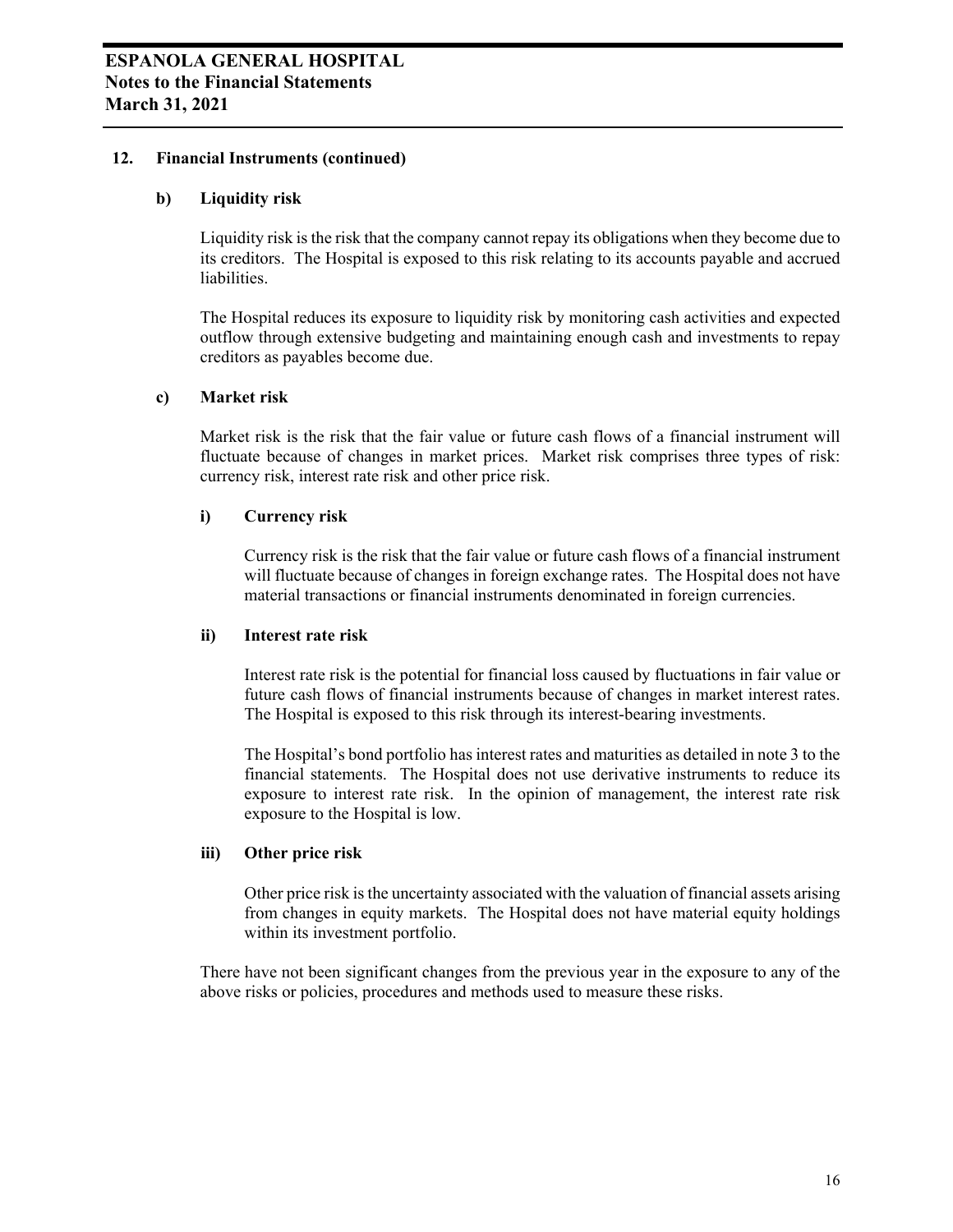#### **13. Internal Restrictions for Capital Assets**

The Board of Directors has restricted net assets for the acquisition of capital assets. This internally restricted amount is not available for other purposes without approval by the Board of Directors.

Investment income recorded in the statement of operations is calculated as follows:

|                                                         | 2021    | 2020    |  |
|---------------------------------------------------------|---------|---------|--|
|                                                         |         |         |  |
| Total investment income                                 | 216,694 | 147,235 |  |
| Less: amounts internally restricted for the acquisition |         |         |  |
| of capital assets                                       | 216,694 | 147,235 |  |
| Investment income recognized as operating revenue       |         |         |  |

#### **14. Queensway Place**

Queensway Place is a supportive housing program which is designed to be self supporting over the long term. The program tracks revenues and expenses and each year the Board segregates the portion of surplus or deficit which pertains to Queensway Place.

The Queensway Place program began active operations in July 1998.

#### **15. Espanola General Hospital Auxiliary and Foundation**

#### **a) Espanola General Hospital Auxiliary**

The Espanola General Hospital Auxiliary is an ancillary volunteer organization. Under their constitutions and by-laws, the stated purpose of the Auxiliary is to assist the Espanola General Hospital. The Auxiliary is managed by an Executive Board elected by the members.

The financial statements of the Auxiliary have not been consolidated in the Espanola General Hospital financial statements. Financial statements of the auxiliary are available upon request. Financial summaries of the Auxiliary at March 31 are as follows:

|                                          | 2021<br>S | 2020<br>S |  |
|------------------------------------------|-----------|-----------|--|
|                                          |           |           |  |
|                                          |           |           |  |
| <b>Financial Position</b>                |           |           |  |
| Total assets                             | 13,501    | 34,008    |  |
| Total net assets                         | 13,501    | 34,008    |  |
| <b>Results of Operations</b>             |           |           |  |
| Total revenues                           | 15,422    | 51,058    |  |
| Total expenditures                       | 35,929    | 52,984    |  |
| Deficiency of revenues over expenditures | (20, 507) | (1, 926)  |  |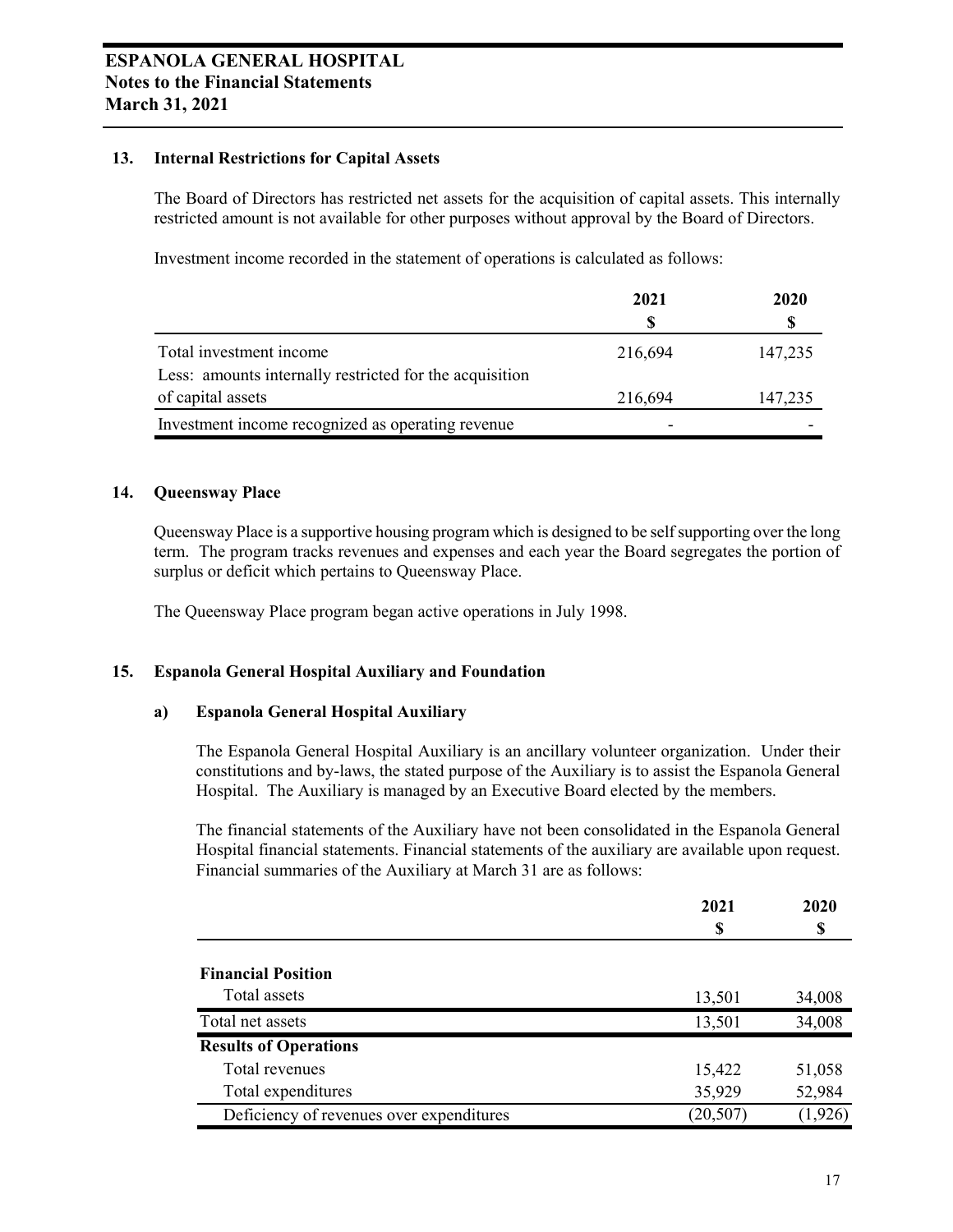#### **15. Espanola General Hospital Auxiliary and Foundation (continued)**

#### **b) Espanola General Hospital Foundation**

The Foundation is incorporated without share capital under the Corporations Act (Ontario) and is a registered charity under the Income Tax Act (Canada). The Espanola General Hospital Foundation raises funds from the community for the benefit of the Hospital.

The financial statements of the Foundation have not been consolidated in the Hospital's financial statements. Financial statements of the Foundation are available upon request. Financial summaries of the Foundation at March 31 are as follows:

|                                          | 2021     | 2020      |
|------------------------------------------|----------|-----------|
|                                          | S        | S         |
| <b>Financial Position</b>                |          |           |
| Total assets                             | 73,580   | 89,991    |
| Total liabilities                        | 89,463   | 61,776    |
| Total net assets                         | (15,883) | 28,215    |
| <b>Results of Operations</b>             |          |           |
| Total revenues                           | 134,129  | 175,069   |
| Total expenditures                       | 178,227  | 217,793   |
| Deficiency of revenues over expenditures | (44,098) | (42, 724) |

During the year, amounts not separately disclosed in the financial statements include the following:

- **i)** An amount receivable of \$35,674 (2020 \$11,039) has resulted from the Hospital paying for expenses of the Foundation on their behalf in excess of amounts reimbursed. The amount is included in accounts receivable on the statement of financial position.
- **ii)** An amount of \$142,360 (2020 \$193,328) has been donated by the Foundation to the Hospital.

#### **16. Contingent Liability**

The nature of the Hospital's activities is such that there is often litigation pending or in prospect at any time. With respect to claims at March 31, 2021, management believes the Hospital has valid defenses and appropriate insurance in place. In the event any claims are successful, management believes that such claims are not expected to have a material effect on the Hospital's financial position.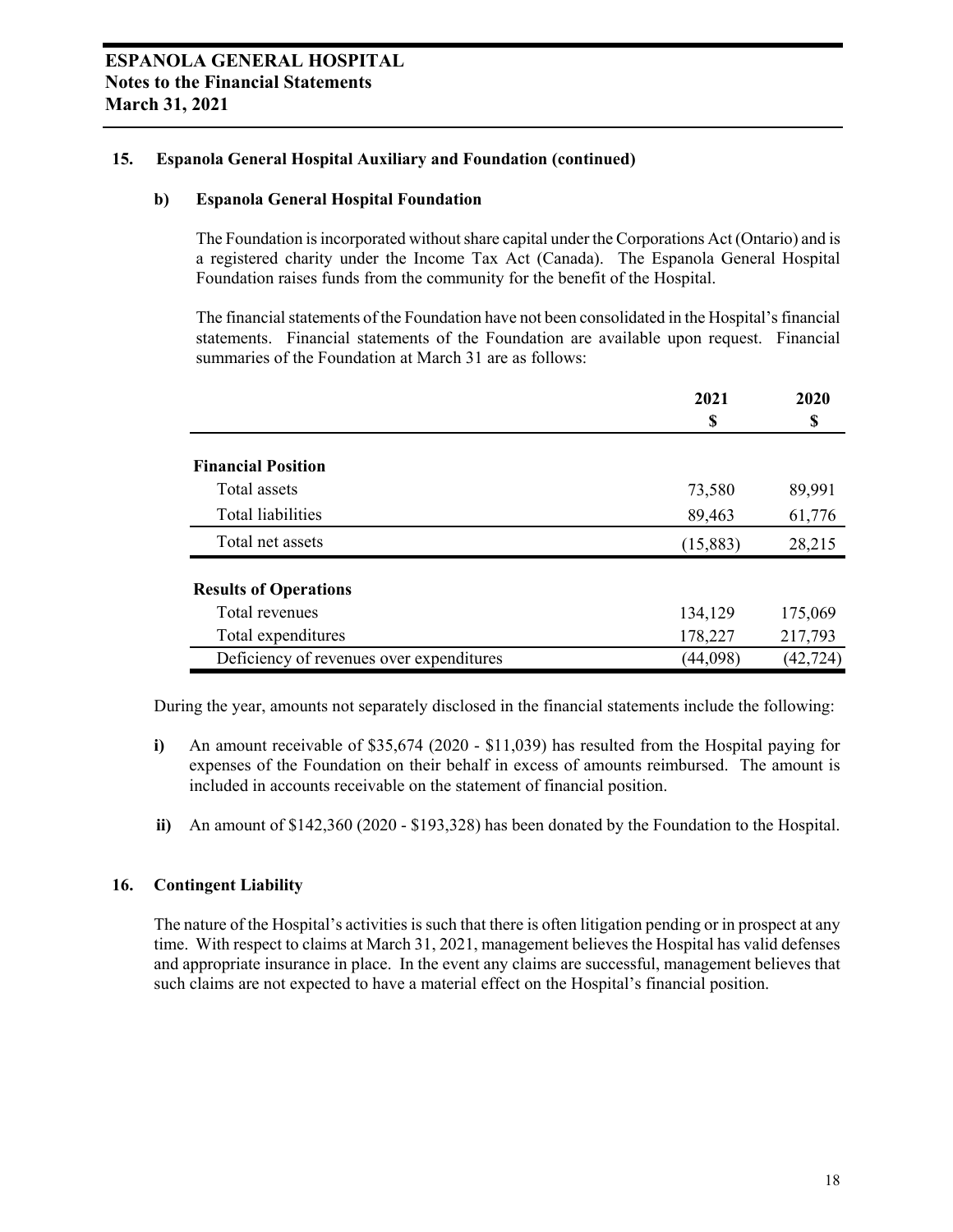#### **17. COVID-19 Pandemic**

The COVID-19 global outbreak was declared a pandemic by the World Health Organization in March 2020. The negative impact of COVID-19 in Canada and on the global economy has been significant. The global pandemic has disrupted economic activities and supply chains resulting in governments worldwide, and in Canada and its provinces, enacting emergency measures to combat the spread of the virus and protect the economy.

These financial statements have been prepared based upon conditions existing at March 31, 2021 and considering those events occurring subsequent to that date, that provide evidence of conditions that existed at that date. Although the disruption from the pandemic is expected to be temporary, given the dynamic nature of these circumstances, the duration and severity of the disruption to the Hospital cannot be reasonably estimated and the full financial impact of COVID-19 on the Hospital's financial position is not known at this time.